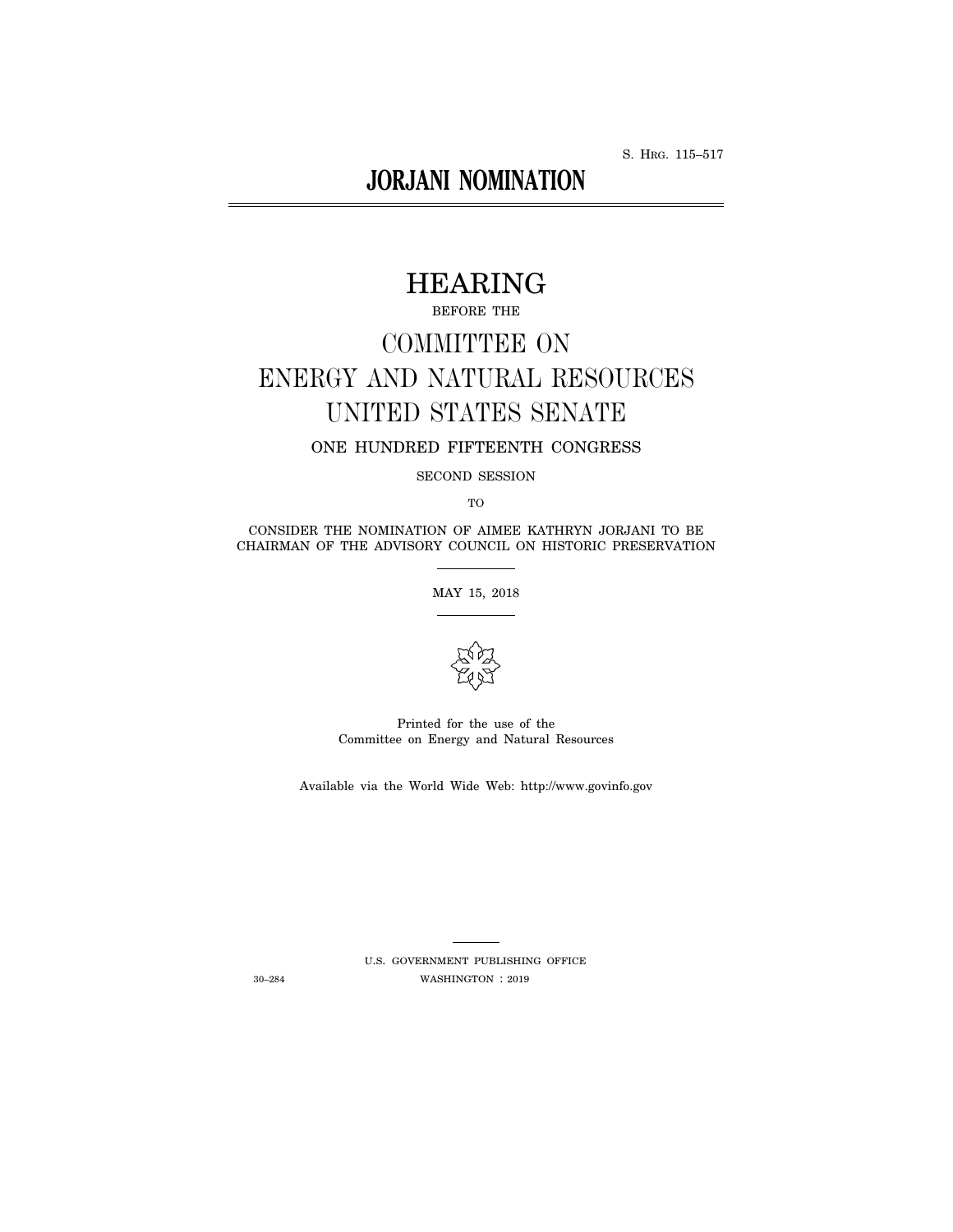#### COMMITTEE ON ENERGY AND NATURAL RESOURCES

LISA MURKOWSKI, Alaska, *Chairman* 

JOHN BARRASSO, Wyoming JAMES E. RISCH, Idaho MIKE LEE, Utah JEFF FLAKE, Arizona STEVE DAINES, Montana CORY GARDNER, Colorado LAMAR ALEXANDER, Tennessee JOHN HOEVEN, North Dakota BILL CASSIDY, Louisiana ROB PORTMAN, Ohio SHELLEY MOORE CAPITO, West Virginia MARIA CANTWELL, Washington RON WYDEN, Oregon BERNARD SANDERS, Vermont DEBBIE STABENOW, Michigan JOE MANCHIN III, West Virginia MARTIN HEINRICH, New Mexico MAZIE K. HIRONO, Hawaii ANGUS S. KING, JR., Maine TAMMY DUCKWORTH, Illinois CATHERINE CORTEZ MASTO, Nevada TINA SMITH, Minnesota

BRIAN HUGHES, *Staff Director*  PATRICK J. MCCORMICK III, *Chief Counsel*  KELLIE DONNELLY, *Deputy Chief Counsel*  MARY LOUISE WAGNER, *Democratic Staff Director*  SAM E. FOWLER, *Democratic Chief Counsel*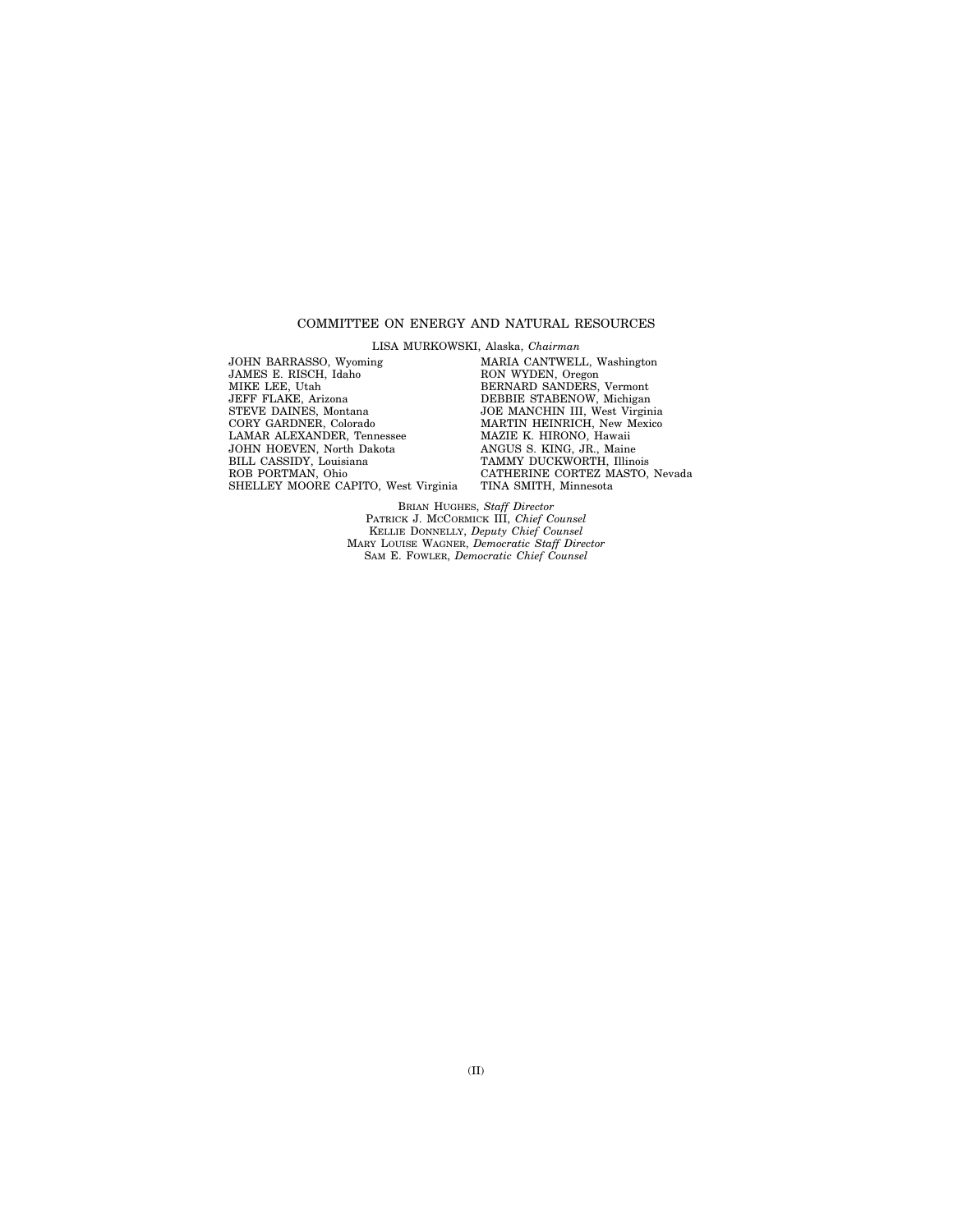## C O N T E N T S

### OPENING STATEMENTS

| Murkowski, Hon. Lisa, Chairman and a U.S. Senator from Alaska<br>Cantwell, Hon. Maria, Ranking Member and a U.S. Senator from Wash- | Page<br>1    |
|-------------------------------------------------------------------------------------------------------------------------------------|--------------|
|                                                                                                                                     | $\mathbf{2}$ |
| <b>WITNESS</b>                                                                                                                      |              |
| Jorjani, Aimee Kathryn, nominated to be Chairman of the Advisory Council                                                            | 3            |
| ALPHABETICAL LISTING AND APPENDIX MATERIAL SUBMITTED                                                                                |              |
| Bradley, Betsy H.:                                                                                                                  |              |
|                                                                                                                                     | 24           |
| Cantwell, Hon. Maria:                                                                                                               |              |
|                                                                                                                                     | 2            |
| Gardner, Hon. Cory:                                                                                                                 |              |
|                                                                                                                                     | 25           |
| Jorjani, Aimee Kathryn:                                                                                                             |              |
|                                                                                                                                     | 3            |
|                                                                                                                                     | 5            |
|                                                                                                                                     | 20           |
| Kraus, D. Bambi:                                                                                                                    |              |
|                                                                                                                                     | 26           |
| Murkowski, Hon. Lisa:                                                                                                               |              |
|                                                                                                                                     | 1            |
| Scarlett, Hon. Lynn:                                                                                                                |              |
|                                                                                                                                     | 27           |
| Walker, Hon. Scott:                                                                                                                 |              |
|                                                                                                                                     | 29           |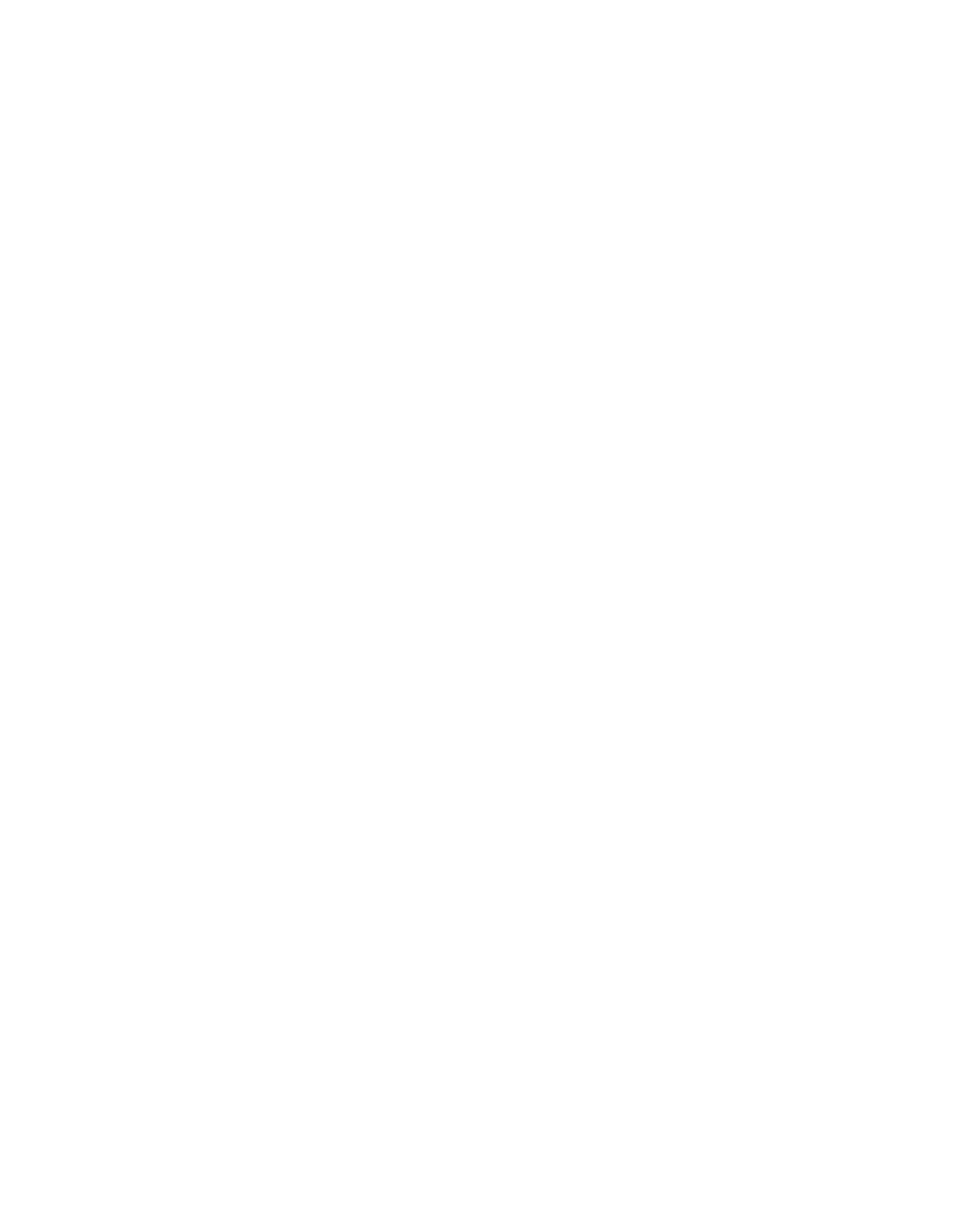#### **JORJANI NOMINATION**

#### **TUESDAY, MAY 15, 2018**

# U.S. SENATE,<br>COMMITTEE ON ENERGY AND NATURAL RESOURCES,<br>*Washington, DC.*

The Committee met, pursuant to notice, at 10:05 a.m. in Room SD–366, Dirksen Senate Office Building, Hon. Lisa Murkowski, Chairman of the Committee, presiding.

#### **OPENING STATEMENT OF HON. LISA MURKOWSKI, U.S. SENATOR FROM ALASKA**

The CHAIRMAN. Good morning. The Committee will come to order.

We are here to consider the nomination of Aimee Kathryn Jorjani to be the Chair of the Advisory Council on Historic Preservation (ACHP). Her nomination is to complete a four-year term that expires on June 10, 2021, just a little over three years from now.

For those who are not familiar with it, the Advisory Council on Historic Preservation is an independent federal agency that Congress created back in 1966 through the passage of the National Historic Preservation Act. According to its mission statement, the Council ''promotes the preservation, enhancement, and sustainable use of our nation's diverse historic resources, and advises the President and the Congress on national historic preservation policy.'' While it may be relatively unknown to many Americans, this is an important Council.

In addition to the advice that it provides to Congress and the President, the Council oversees the Section 106 review process, which determines whether projects that receive federal funds, or require federal permits, will affect properties listed on, or eligible for inclusion in, the National Register of Historic Places.

With the right leadership, this Council will be an advocate for the historic preservation of America's most important sites. It will also be a watchdog of sorts, providing accountability to ensure the National Historic Preservation Act is not used to delay or halt projects and investments.

This is the first time we have had a nominee for Chair of the Advisory Council on Historic Preservation before the Committee. The reason we are considering this nomination this morning is that we passed the National Park Service Centennial Act at the end of 2016. Senator Portman led that, which amended previous law to upgrade the Chairman to a full-time position, thus subject to Senate confirmation.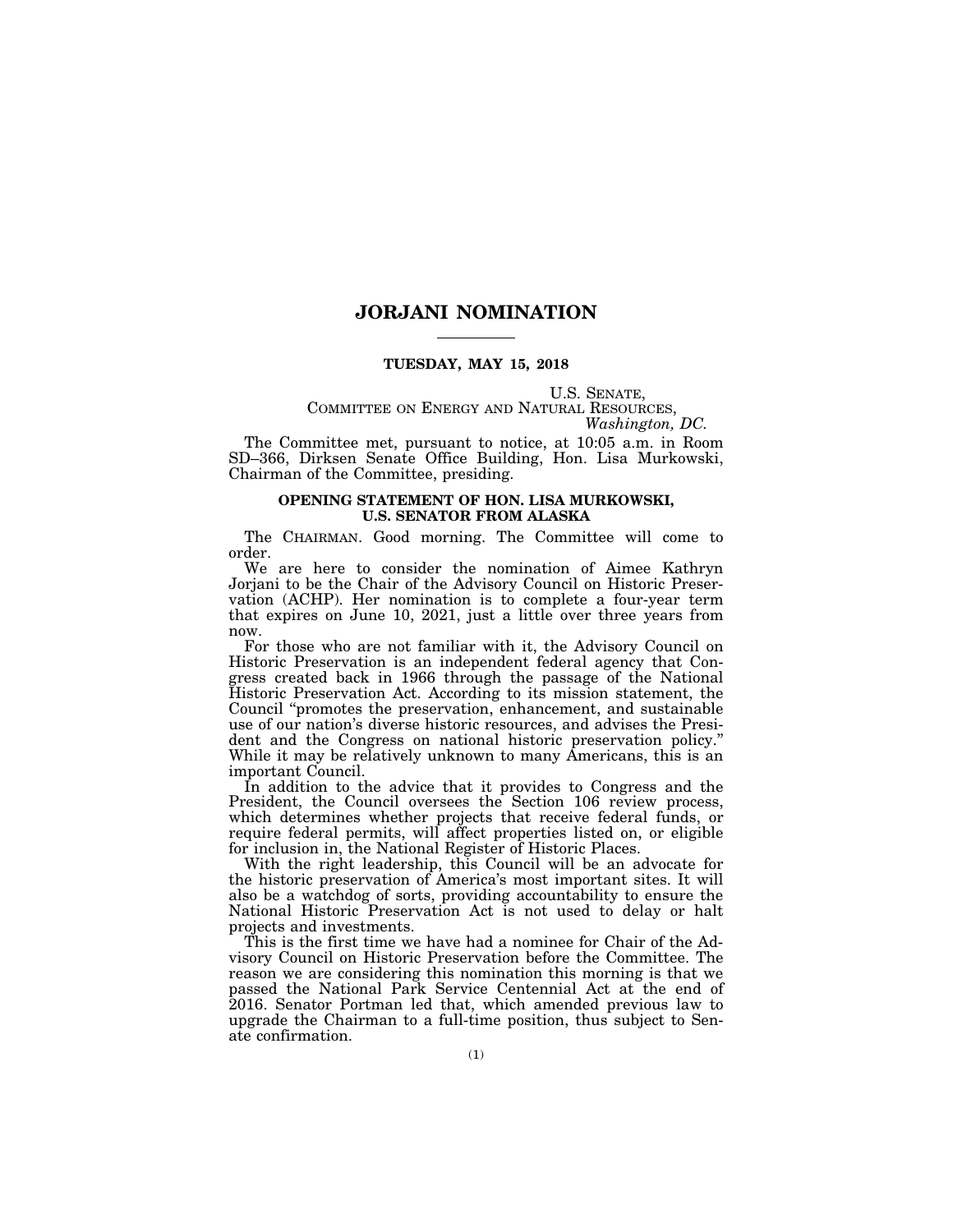The President's choice for Chair, Aimee Jorjani, appears to be very well-qualified for this role, both in education and professional experience. She has completed a master's degree in historic preservation. She has previously served at the Department of the Interior, including six years as Special Assistant for Historic Preservation, during the Bush Administration. During that time, she was also selected as the first Department-wide Historic Preservation Officer.

Ms. Jorjani, welcome to the Committee. Thank you for your willingness to serve and, after Senator Cantwell provides her remarks, we will welcome your comments today as well as the introduction of any family that you may have with you.

Senator Cantwell.

#### **STATEMENT OF HON. MARIA CANTWELL, U.S. SENATOR FROM WASHINGTON**

Senator CANTWELL. Thank you, Madam Chair, and welcome, Ms. Jorjani and your family.

We have not had a lot of time here on the Committee overseeing the Advisory Council on Historic Preservation, so I am pleased to have this opportunity to focus on it and the Council this morning.

As you mentioned, this is the first time the Committee has considered a nomination for Chair of the Council. The Council has been around for more than 50 years and it was established by the National Historic Preservation Act of 1966, which you mentioned, which was written by our former Chair, Senator Scoop Jackson. Senator Jackson eloquently said, "Our great nation draws much of its strength from sound traditions and culture.'' He believed we must build for the future, ''in harmony, with the nobility and the greatness of the past.

The purpose of the Historic Preservation Act was to ensure that our historic foundation would be preserved and that our future would be built in harmony with this greatness.

The Advisory Council on Historic Preservation was created as an independent agency to ensure that federal agencies take our national heritage into account before they take actions that might destroy or substantially alter nationally significant historical sites.

The Council's job is to ensure that federal agencies are good stewards of our national heritage and that they preserve and protect historic properties they own and control. This is an important mission.

For over 50 years, the Chair of the Advisory Council worked part-time and without Senate confirmation. So I am pleased that you are here this morning after the law changed to have your nomination heard.

I think this change is in keeping with the importance of the office and its mission. I hope the change will increase the stature and independence of the Council and strengthen their voice within this Administration.

I look forward to hearing your comments this morning. Again, congratulations on your nomination.

The CHAIRMAN. Thank you, Senator Cantwell.

Ms. Jorjani, welcome to the Committee. We are pleased to have you with us.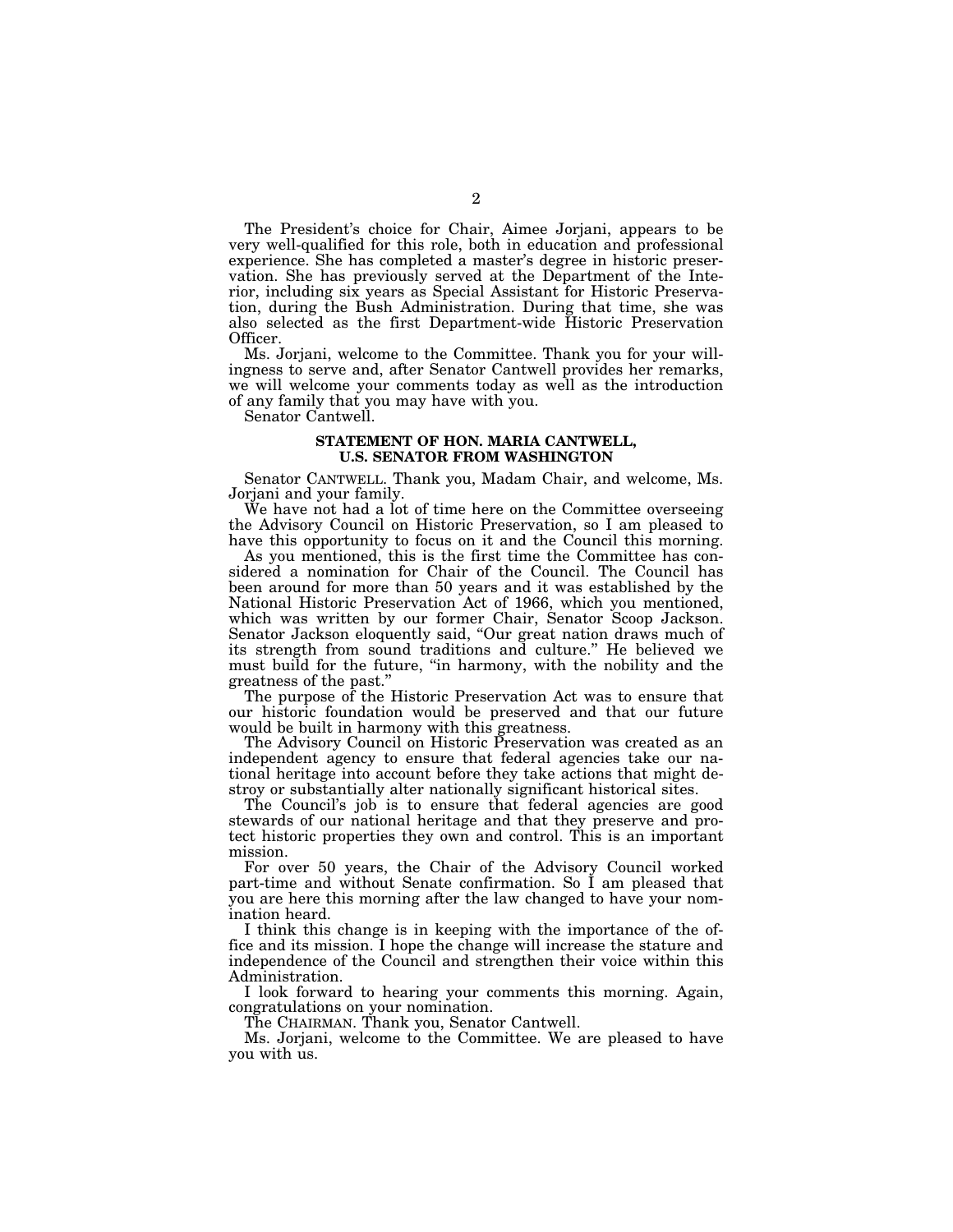If you would like to provide your comments, and then we will have an opportunity to ask what questions we may have. Again, welcome and welcome to your family.

#### **STATEMENT OF AIMEE KATHRYN JORJANI NOMINATED TO BE CHAIRMAN OF THE ADVISORY COUNCIL ON HISTORIC PRES-ERVATION**

Ms. JORJANI. Thank you.

Chairman Murkowski and Senator Cantwell, Senator Portman, members of the Committee, it is my honor to appear today before you as the President's nominee of Chairman of the Advisory Council on Historic Preservation. I am delighted to be a part of this hearing during the month of May, which is typically celebrated as Preservation Month.

I am joined this morning by my son, Nicholas, daughters, Lucy and Flora, and my husband. When not at the hockey rink or little league field, we are often a package deal at many parks, museums and historic sites wherever we can get. Today, they lucked out to miss school to be with me.

My fascination with historic preservation blossomed while growing up in Milwaukee, Wisconsin, admiring the many Cream City brick buildings built by German and Polish-Americans. Cream City was named for the light color of the local clay and as a tribute to the city's frothy brewing heritage.

While many of those buildings sat underutilized in my youth, I always saw beauty in them. Many of those buildings have since been restored or re-adapted through historic preservations and incentives spurring economic development and keeping history alive.

As the daughter of a Vietnam veteran and a high school library assistant who taught their children a strong work ethic, I was proud to become, be the first Mikolajek in my family to earn a degree. I later worked for a then-junior member of Congress, Paul Ryan, from Wisconsin. Working for Speaker Ryan afforded me the honor of serving my fellow Wisconsinites. Witnessing history firsthand alongside Speaker Ryan on September 11th is something I will never forget. That time instilled in me a greater understanding of the importance of learning American history and preserving places associated with it.

I was then blessed with the opportunity to preserve—pursue an interest in historic preservation as the advisor to the Deputy Secretary at the Department of the Interior. I had a unique vantage point working directly with the Chief Operating Officer of a vast cabinet agency. I saw how she managed and communicated effectively and efficiently. For the lead agency, I was charged with overseeing the implementation of the Preserve America program.

My portfolio allowed me to work in close coordination with the ACHP, the National Park Service and other agencies and partners. I worked on budget justifications for the Historic Preservation Fund, and I worked to create a justification utilizing the types of services Tribal Historic Preservation Officers provide in assuming their responsibilities as an expression of tribal sovereignty.

I was intimately involved in all seven rounds of the Preserve America grants assembling interagency review teams and ensuring consistency in their reviews. The program was a tool to utilize local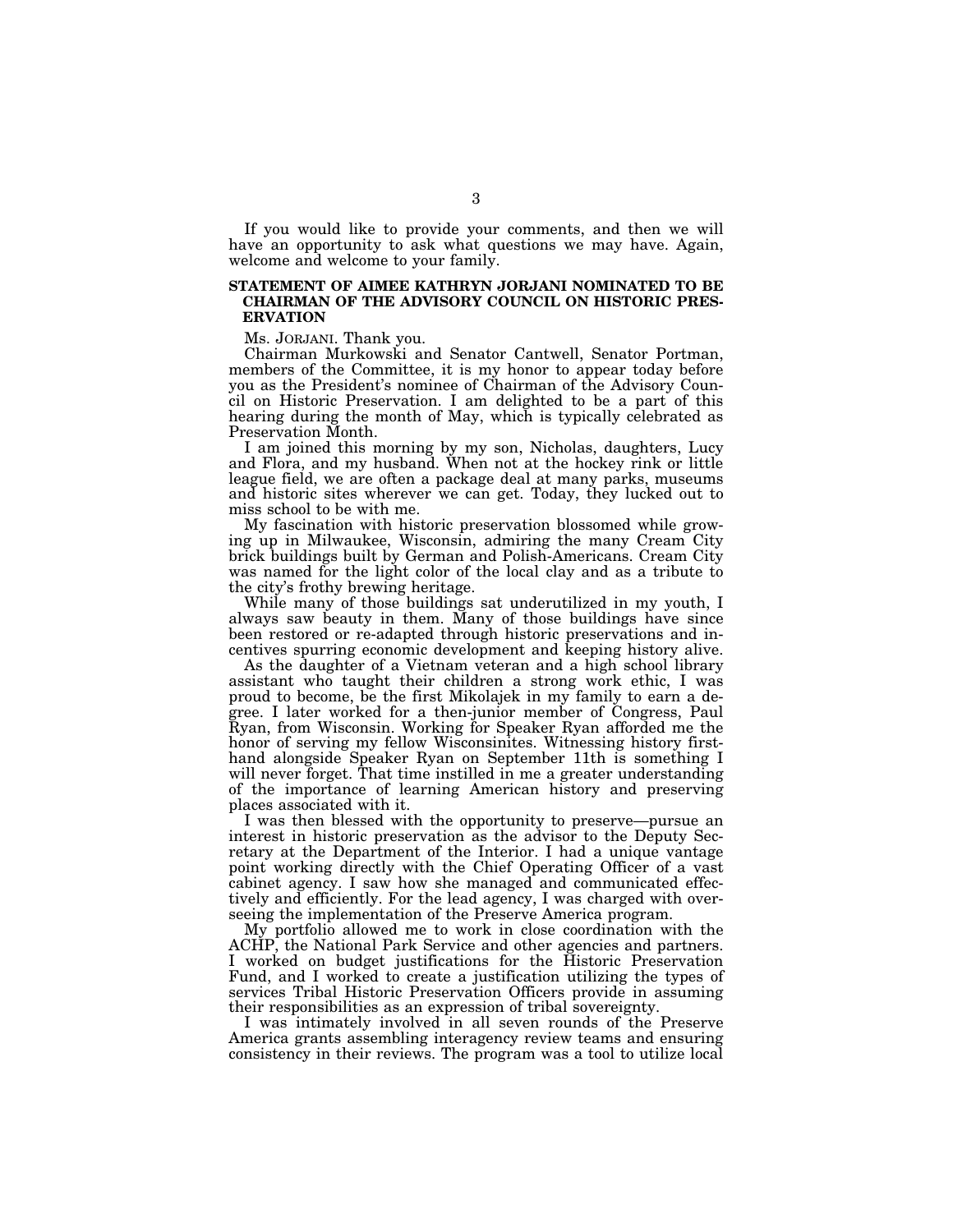heritage in a productive and sustainable way. During that time, we enabled a network of over 900 communities in all 50 states.

I managed Deputy Secretary Scarlett's role as Co-Chair for the Interagency Preserve America Steering Committee during 52 monthly meetings. I achieved this while also serving as Interior's first Historic Preservation Officer and managing the responsibilities of eight bureaus in complying with the Preserve America Executive Order. Through these management experiences, I developed a strong working knowledge of the National Preservation Program and its decentralized structure. I also served as Preserve America's point of contact with CEQ, the East Wing, OMB and Congress. I was later part of the effort to successfully authorize Preserve America into law.

As the inevitable end to my tenure at Interior was approaching, I knew I needed an advanced degree to continue working in the field I learned to love so dearly. I pursued my Master's in Historic Preservation while starting and raising my young family. I have managed to fulfill my dream of being a mom while also remaining actively engaged in the pursuit of my interest in historic preservation.

Along the way, I learned through various projects the challenges partners face in implementing the National Preservation Program on behalf of the Federal Government. I served on two boards of national preservation organizations, offered guidance on federal task force and have dragged my children to many, many historic sites of interest.

If confirmed, I look forward to working with the Congress, the Administration and stakeholders to ensure that cultural resources are considered at the earliest stages of project planning to avoid process delays. I also look forward to examining ways to bring the digitalization of historic property information to the 21st century to create more efficiencies for project planning.

Thank you for this opportunity to testify. I would be happy to answer any questions the Committee may have.

[The prepared statement of Ms. Jorjani follows:]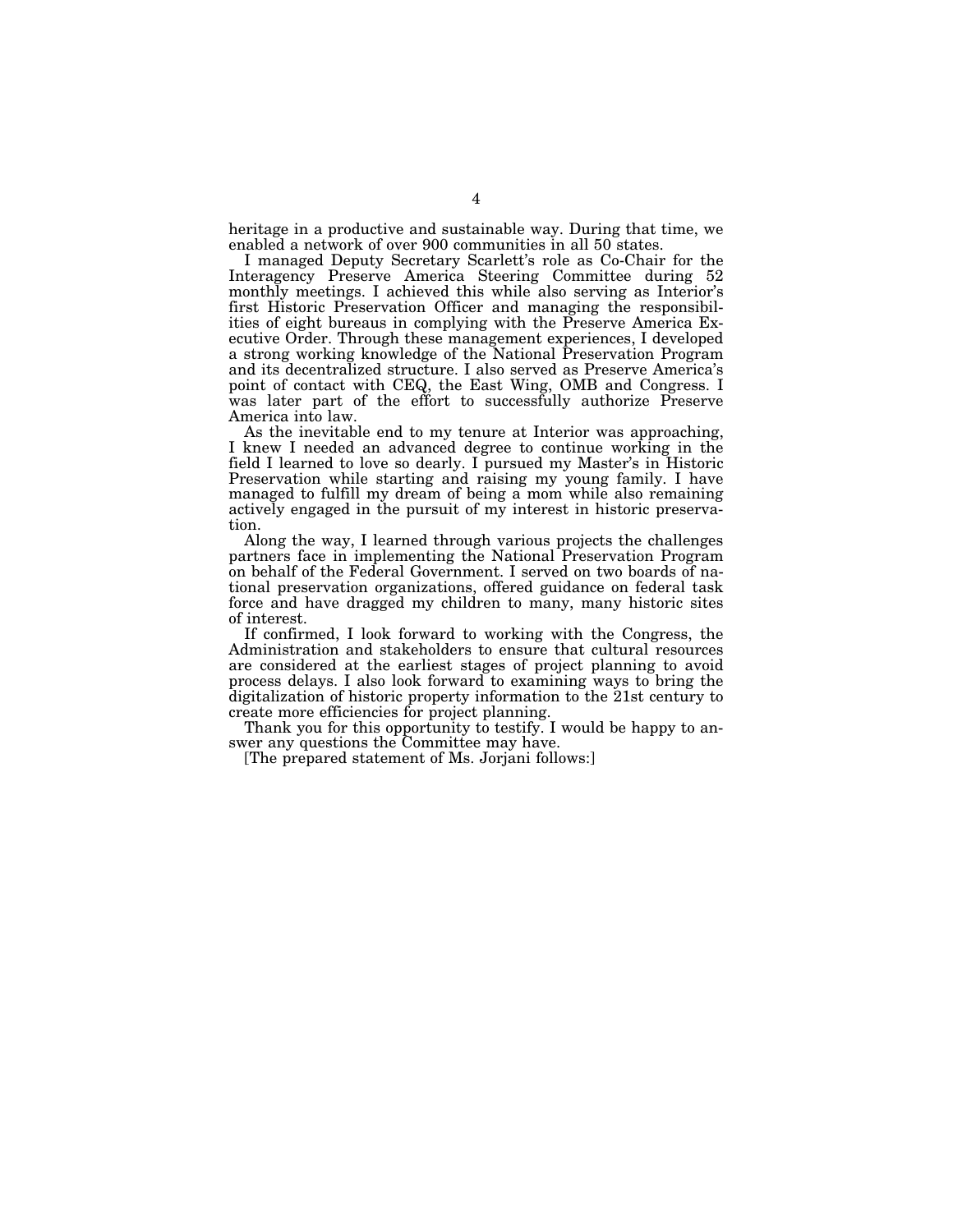#### Statement of Aimee Kathryn Jorjani Nominee for the Position of Chairman of the Advisory Council on Historic Preservation

#### Before the Committee on Energy and Natural Resources United States Senate

#### May 15,2018

Chairman Murkowski, Senator Cantwell, and Members of the Committee, it is my honor to appear before you today as the nominee for the position of Chairman of the Advisory Council on Historic Preservation. I am delighted to be a part of this hearing during the month of May, which is typically known as Preservation Month.

I grew up in Milwaukee, Wisconsin where my fascination with historic preservation began admiring the many Cream City brick buildings built by German and Polish-Americans. Cream City was named for the light color of the local clay and as a tribute to the city's frothy brewing heritage. While many of those buildings sat underutilized in my youth, I always saw beauty in them. They represented our city's heritage and was locally-sourced to build a corner tavern, factory, warehouse, church, theater, or home. Many of those buildings have since been restored or re-adapted through historic preservation programs and incentives spurring economic development and keeping history alive. Today, local media and publications regularly highlight hidden gems and neighborhoods and take us along an urban adventure to both remember the past while embracing it for the future. Milwaukee's historic built environment is now hip.

As the daughter of a Vietnam veteran and a high school library assistant who taught my siblings and 1 midwestern values and a strong work ethic, I was proud to become the first member of my family to earn a college degree. Truth be told, I had worked so many jobs since the age of thirteen that the rigors of earning a degree were a welcomed change of pace.

After college, I worked for several years for a then-junior member of Congress, Paul Ryan from Wisconsin. Working for Speaker Ryan afforded me the honor of serving my fellow Wisconsinites as well as our great nation. Witnessing history first-hand alongside Speaker Ryan on September 11th was an experience I will never forget. Experiencing that horrific tragedy did have two positive impacts on me. First, at the end of the day, our proud flag was still there flying across the street. Second, witnessing such an historic moment instilled in me a greater understanding of the importance of learning American history and preserving the places where the events that shape our nation occur.

Following my tenure on Capitol Hill. I was blessed with the opportunity to continue pursuing my passion tor preservation as a senior advisor to the Deputy Secretary of the Department of the Interior for seven years. Working directly for the Chief Operating Officer of a cabinet agency with 70,000 employees and 280,000 volunteers operating in 2,400 locations with a \$12 billion budget, I saw how Deputy Secretary Scarlett managed effectively and efliciently with both formal and informal authority. In that capacity, I was charged with overseeing the establishment and implementation of the Preserve America program among others. My portfolio of issues at

 $\overline{1}$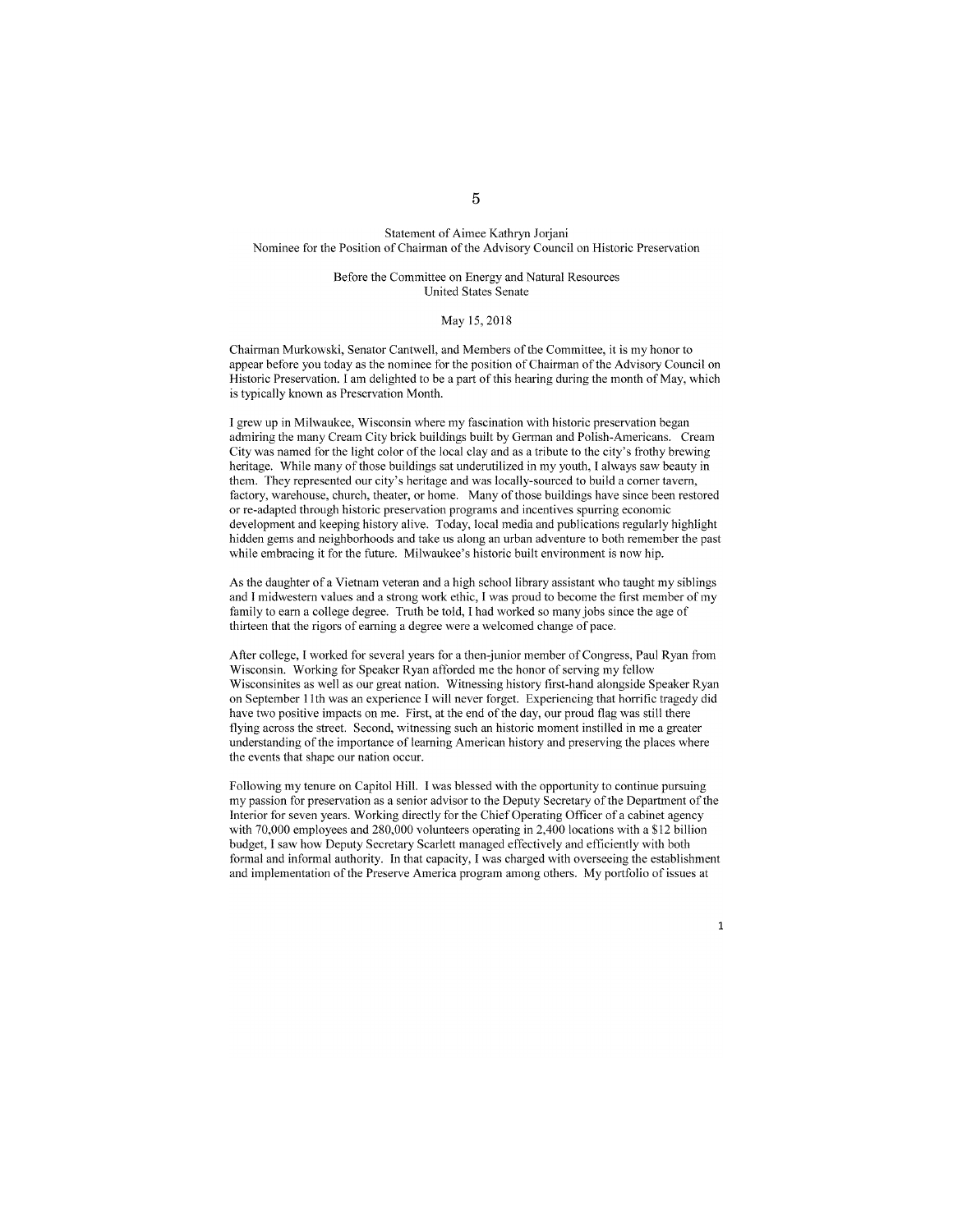the Department afforded me the opportunity to work in close coordination with the Advisory Council on Historic Preservation, the National Park Service and other agencies and partners.

1 assisted in the budget formulation process and justification for the Historic Preservation Fund. I worked to create a justification utilizing the unique types of services Tribal Historic Preservation Officers provide in assuming preservation responsibilities as an active expression of tribal sovereignty. I was intimately involved in seven rounds of Preserve America grants awarded under the program over three years where I assembled several inter-agency review teams, ensured that applications were reviewed consistently, and awarded within a set-time frame. The program was a tool to utilize local heritage in a productive and sustainable way. During that time, we enabled a network of more than 900 participating communities in all 50 states. l also managed and staffed the interagency Preserve America Steering Committee during fifty-two monthly meetings for the Co-Chair. I achieved this while also working on other historic preservation-related tasks for the Secretary and while serving as the Department's first Historic Preservation Officer to coordinate eight bureaus and their responsibilities in complying with the Preserve America Executive Order.

Through this work l developed a strong working knowledge of the national preservation program and its unique decentralized structure. I also served as the political point of contact for Preserve America as it grew for CEQ, the East Wing, OMB, the Hill, and many senior policy officials throughout the government. I worked closely with the Historic Preservation Caucus on the Hill and was later part of the effort to authorize the Preserve America program into law. Through all these management experiences, I remained focused on creating long-term value by delivering high performance with high integrity.

In order to continue work in what became a passion as the inevitable end to my tenure at Interior was approaching in 2008 and despite all we accomplished, I knew I needed an advanced degree to comply with certain standards. I pursued my Masters in Historic Preservation at Goucher College while starting and raising a young family alongside my supportive husband Dan. My graduate studies addressed the issue of performance management in federal historic preservation grantmaking and received Goucher's award for best historic preservation master's thesis of the year.

In the interim since serving at the Department of the Interior I have managed to fulfill my dream of being a mom while also remaining actively engaged in the pursuit of my passion for historic preservation. Along the way, various projects afforded me with the opportunity to learn challenges State Historic Preservation Officers face in implementing the National Historic Preservation Act on behalf of the federal government and think creatively of ways to attract visitors to a historic scenic railroad in New Mexico and Colorado. l served on two boards of national preservation organizations, offered guidance on a national task force, and have dragged my children to many, many historic places of interest.

l am deeply honored and humbled to have been nominated as the first Senate eon firmed, fulltime Chairman of the ACHP. Having a full-time Chair will be beneficial to the national preservation program as an emergent role of being a key collaborate partner. l will devote time to resolving complex issues within the federal interagency process and with other Administration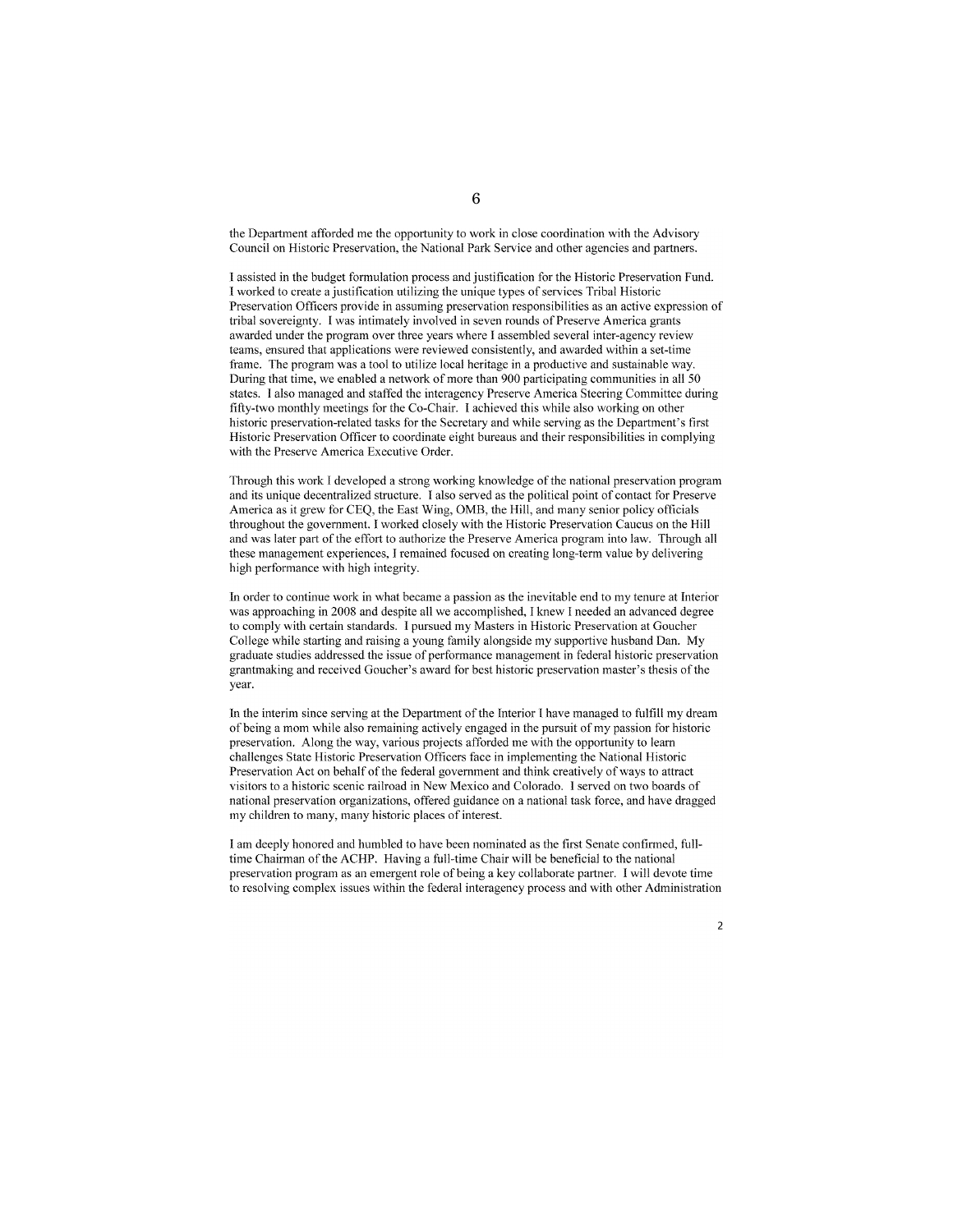officials. I will seek opportunities to better communicate among governments at all levels, the nonprofit community and the private sector while utilizing many existing preservation tools.

If confirmed, I am eager to examine agency preservation policies and actions in a manner that furthers stewardship of historic properties while respecting the agencies' primary missions. In the spirit of Preserve America, I will seek to facilitate preservation programs and projects for contemporary purposes in a manner that furthers, not impedes economic development and heritage tourism. I look forward to working with the Congress, the Administration, and stakeholders, including Tribes and states, to ensure that cultural resources are considered at the earliest stages of project planning to avoid process delays. I also look forward to examining ways to bring the digitization of historic property information to the 21<sup>st</sup> century in order to create more efficiencies for project planning.

Thank you for this opportunity to testify, I would be happy to answer any questions members of the committee may have.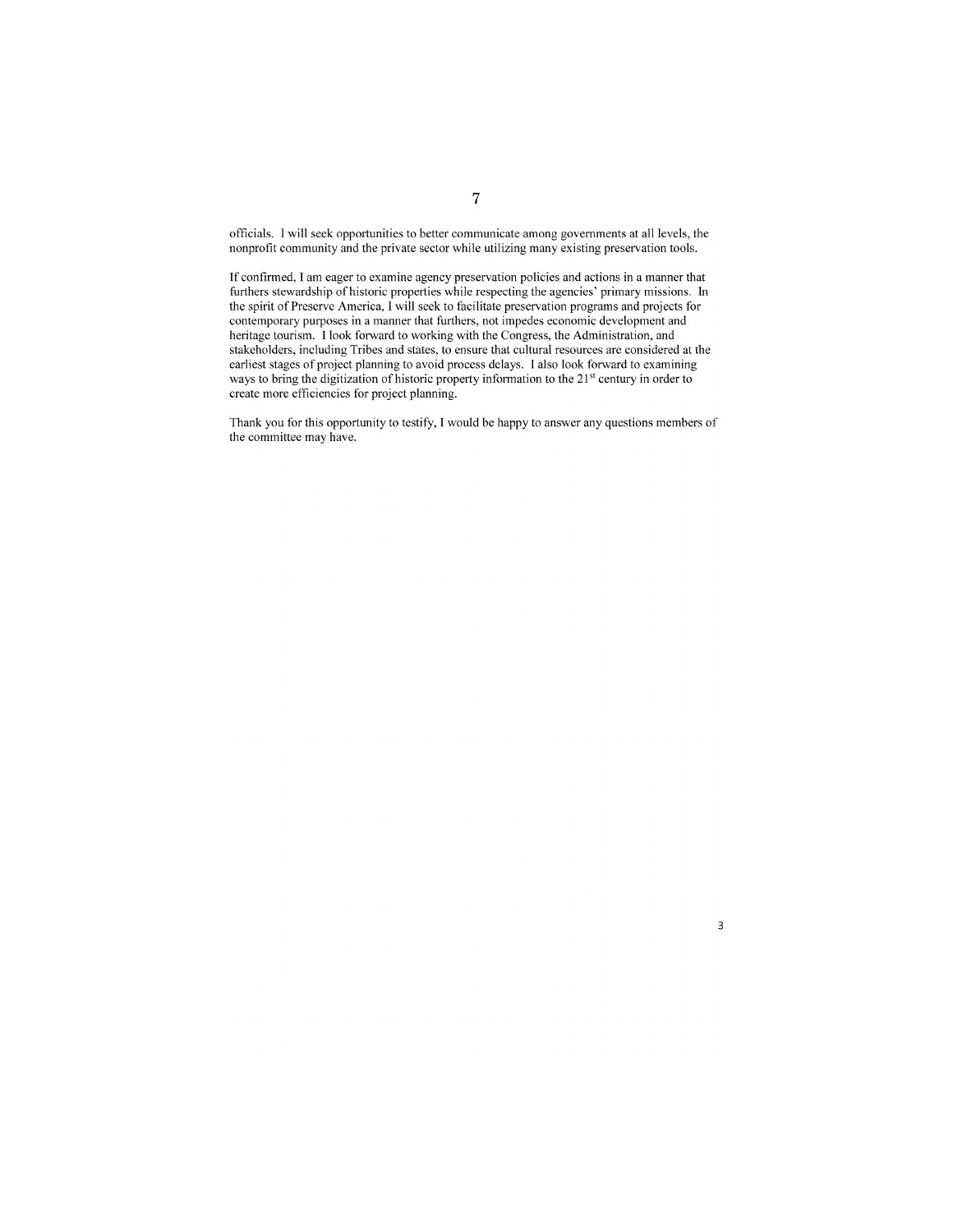The CHAIRMAN. Thank you, Ms. Jorjani.

I have to start off with an apology. We neglected to have you stand and be sworn which is the requirement before the Committee for all nominees.

At this point in time, I would ask that you stand and raise your right hand.

Ms. JORJANI. Yes.

The CHAIRMAN. Do you solemnly swear that the testimony you are about to provide the Senate Committee on Energy and Natural Resources shall be the truth, the whole truth and nothing but the truth?

Ms. JORJANI. Yes.

The CHAIRMAN. You can go ahead and be seated.

Will you be available to appear before this Committee and other Congressional committees to represent departmental positions and respond to issues of concern to the Congress?

Ms. JORJANI. Yes.

The CHAIRMAN. Are you aware of any personal holdings, investments or interests that could constitute a conflict or create the appearance of such a conflict should you be confirmed and assume the office to which you have been nominated by the President?

Ms. JORJANI. No.

The CHAIRMAN. Are you involved or do you have any assets held in a blind trust?

Ms. JORJANI. No.

The CHAIRMAN. Thank you.

Again, your opening statement that you have provided us as well as your full written statement are incorporated as part of the record.

Let me ask a very broad question to you. As has been noted by both myself and Senator Cantwell, you are the first person to be nominated to chair the Advisory Council on Historic Preservation elevated from a part-time chair to a full-time role. The first now to become subject to Senate confirmation. The intention with the passage of the National Park Service Centennial Act was to really strengthen the advisory and the advocacy role of the Advisory Council on Historic Preservation in, not only working with the Congress and the Administration, but with the states as well.

The general and more broad question to you this morning is how do you intend to take this newly defined role and raise the profile of the Advisory Council and just what you view as a newly defined or a redefined role for the Advisory Council on Historic Preservation?

Ms. JORJANI. Thank you for that question.

As the first leader, it is important that I set a mark as to how the agency is run and viewed in its advisory role and as an independent agency that does not report to another greater cabinet level agency.

I do—will adhere to the operating procedures as set by the board membership. The board membership sets the policy. We've got an Executive Director that manages the staff, but in my role, I will be implementing the policy working with the members of the Committee.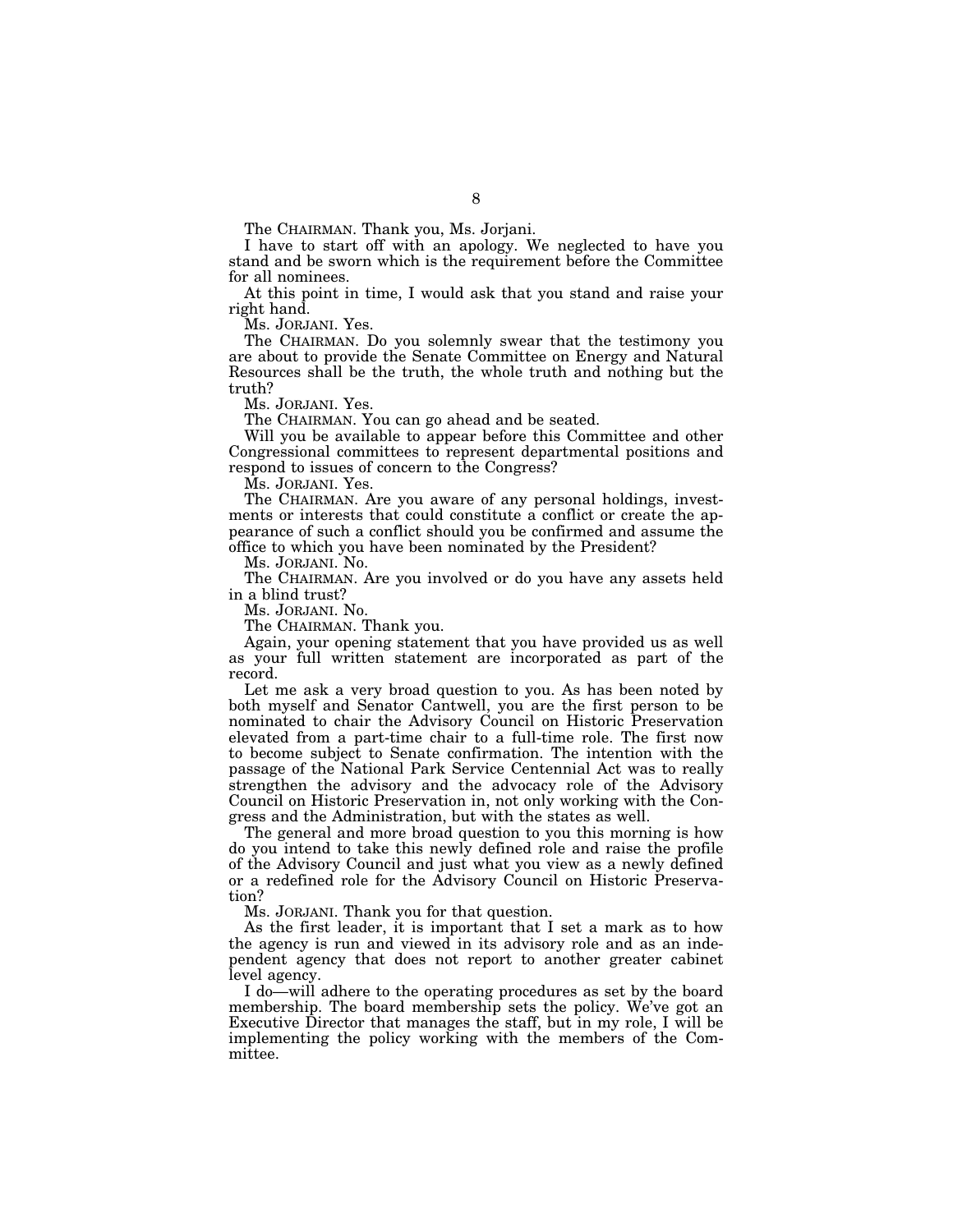What I learned through Preserve America was the interagency collaborations that took place so regularly, then during my time at the Interior Department, and I hope to cultivate those relations again and having a seat at the table for the Federal One decision, the MOU that was recently signed, especially as it relates to the infrastructure possibilities. This position now allows for a full-time position at that table.

The CHAIRMAN. Will you commit to working with those of us here in Congress on important policies like tribal consultation and historic review processes?

Ms. JORJANI. Yes, I very much look forward to doing that.

The CHAIRMAN. Good, good.

Thank you.

Senator Cantwell.

Senator CANTWELL. Thank you, Madam Chair.

I am so delighted to meet your family and so impressed that your son, at the mention of Lewis and Clark, was able to quote them, "Ocean in view." Obviously you are living a very historic shared experience with your family.

On that point, the Chair just asked about Native American sites, and we have just had this big discussion as it related to the Dakota Access Pipeline. What role will you play in preserving the places that are sacred or essential to traditional way of life for Native Americans, Alaska Natives, and Native Hawaiians?

Ms. JORJANI. Thank you.

I'm aware that the ACHP has done a lot of work in promoting effective and efficient tribal consultation. The biggest thing is that agencies get involved with tribes very early in the process. The law requires them on a government-to-government basis.

One of my priorities will certainly be to do what the ACHP can do to improve any of these efficiencies within the process. I look forward to working with one of our board members and a fellow Goucher graduate who is our tribal member on learning more about working efficiently and effectively and respectfully with tribes.

Senator CANTWELL. Well, you will be an independent voice, if needed, for them.

Ms. JORJANI. Certainly, yes.

Senator CANTWELL. Thank you.

What changes do you see in directing the Council, particularly in relation to the Executive Director's traditional role of overseeing and directing the Council's professional staff?

Ms. JORJANI. There is a current review with the operating procedures to update them and then there will also be a strategic plan process that it needs. It's required of a revision at the moment.

So, those are the first few things, if confirmed, I look forward to working with the board membership on.

Senator CANTWELL. Okay.

And what are some of your goals from a policy perspective or programs that you want to pursue?

Ms. JORJANI. My—a program near and dear to my heart, of course, is the Preserve America initiative. It simply offered a variety of tools for all Americans to share their stories and histories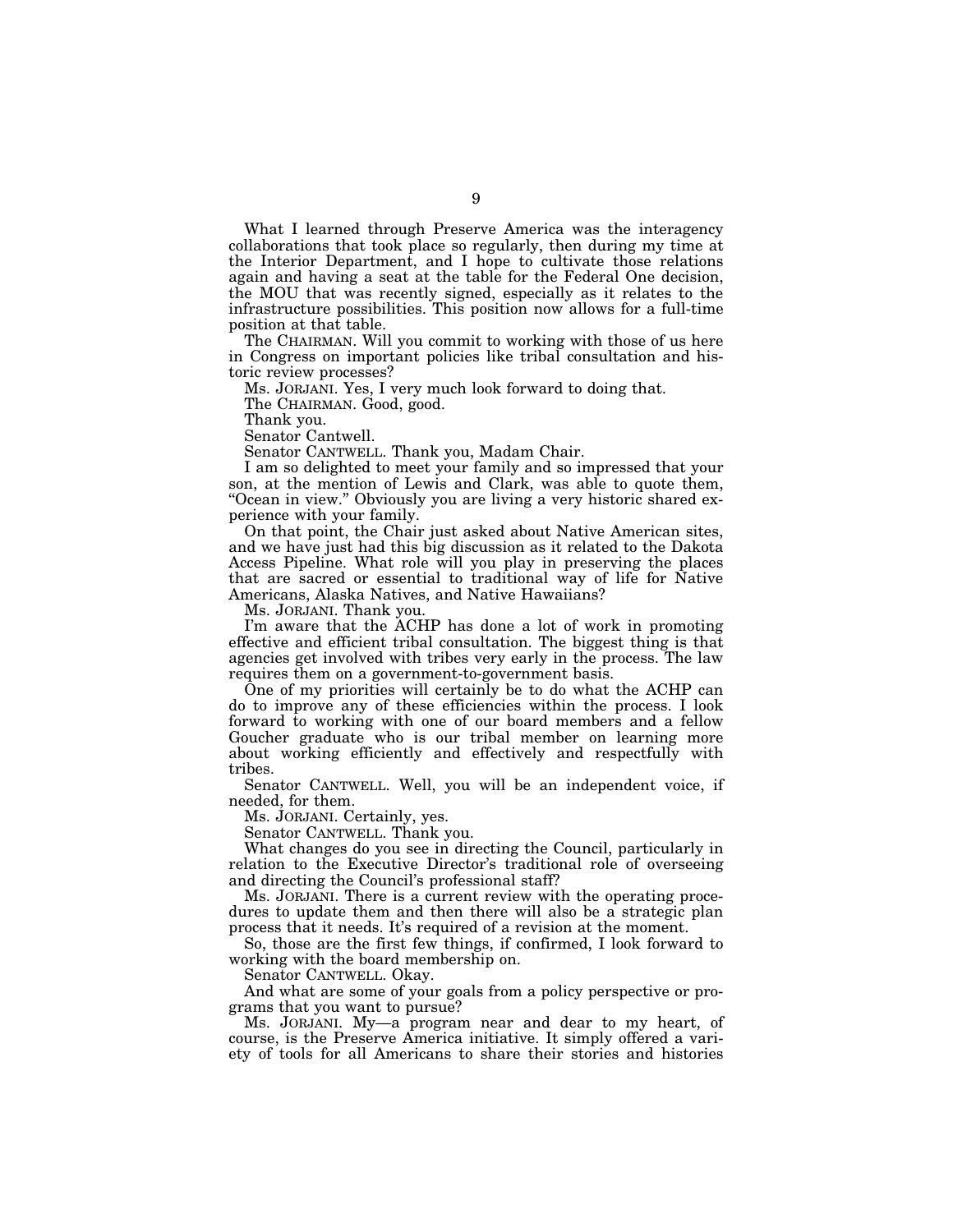and then, of course, there's the Save America's Treasures program that has recently been refunded.

Working along the lines with the Historic Preservation Fund and the tools offered within that, I hope to work with states and tribes and their needs in implementing the Federal Preservation program on behalf of the Federal Government.

Senator CANTWELL. So do you think you will include recommendations, maybe, about future sources of investment as well or-

Ms. JORJANI. Certainly, I would like to, you know, gather a group of sorts with fresh eyes to review some of these issues as they arise related to efficiencies, accounting for historic preservation grants, a variety of tools that states could better utilize such as digitization efforts, all this, you know, in the spirit of Section 106 efficiencies.

Senator CANTWELL. Well, thank you for mentioning digitization because that is exactly what I had in mind.

We do such a good job of preserving various things, but then we have limited ourselves to the onsite communication which after a while, you know, a couple of decades is just not as comprehensive as we could be in today's era.

I hope that you will take that charge on aggressively because I think there is so much that people would like to know. It is almost as if we could just open up a whole new educational experience if we just had the right resources and communication.

There is just so much more we could convey about these sites, even the example you gave of your own love in your home State of Wisconsin. There is so much there you could go on and on and on about if we had that kind of connectivity to it.

I will look forward to hearing your recommendations on that.

Thank you, Madam Chair.

The CHAIRMAN. Thank you, Senator Cantwell.

Senator Portman.

Senator PORTMAN. Thank you, Madam Chair.

To both of you, thanks for holding this hearing because, I think, this is a really important topic, but also because this is a historic moment.

To your children who are here today, being very patient and polite, your mom is the first Chair ever of this organization. We are making history as we sit here this morning because, I believe, she is going to be confirmed and she will actually get the job which is what this is all about.

As you know, the National Park Service Centennial Act that the Chair talked about earlier creates this position as a full-time, professional position. I think that is really important.

You know, John Nau, who currently serves on the Foundation, he was one of the strong advocates that has served as Chair in the past as a volunteer, realizing that it really requires somebody to be full-time engaged and confirmed by the Senate so we have more opportunity to dialogue with you and more accountability as a result.

I am delighted you are here and that you were chosen by the Administration, and I think you are a great pick. I think you have the right academic credentials. That little Paul Ryan thing is, you know, I won't hold that against you.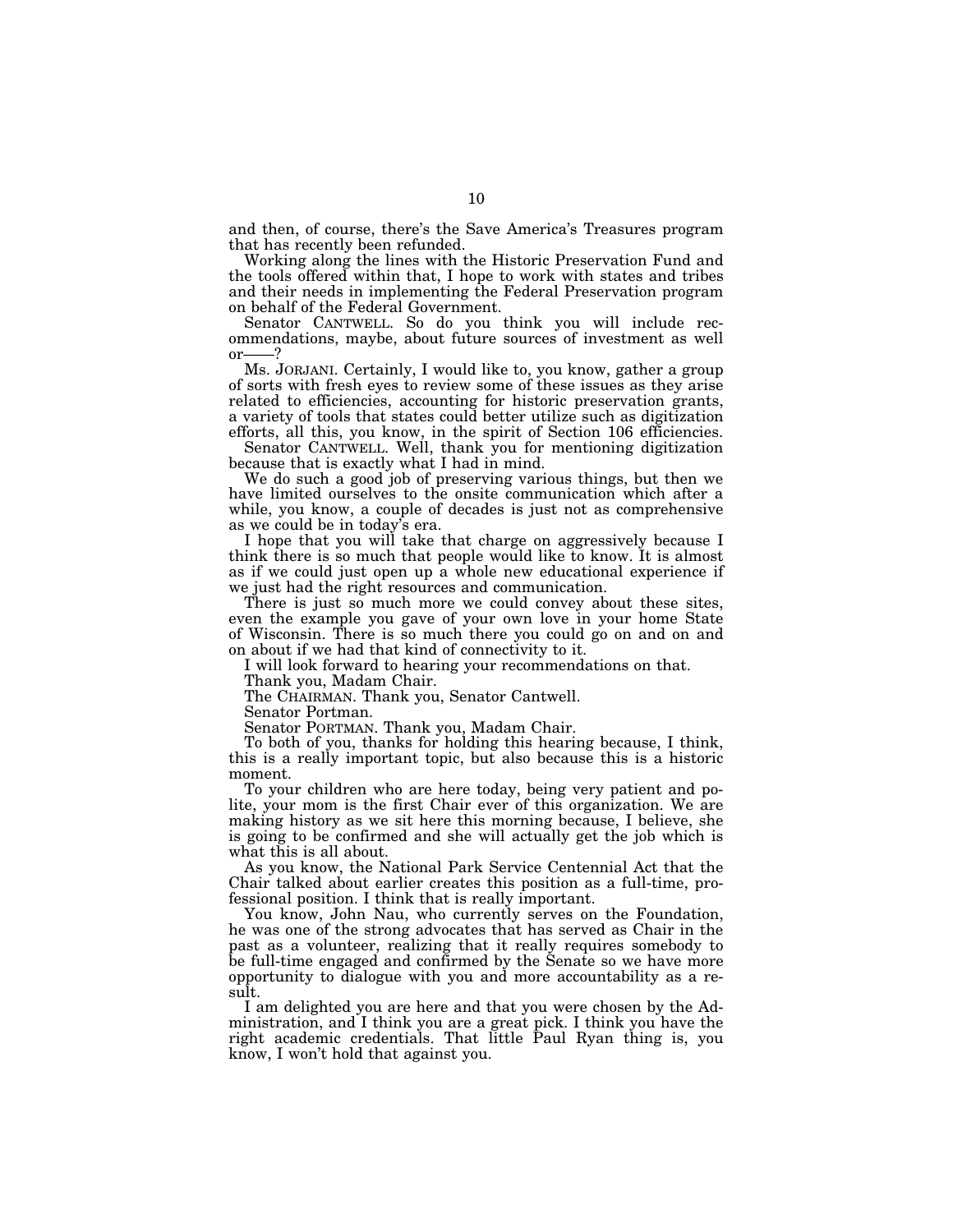[Laughter.]

No, seriously, that is great too and great experience at the Department. So we are proud of you.

I know that you know this, but in Ohio we've got a lot of places on the National Register of Historic Places. In fact, we have about 4,000 of them and one that someday maybe you will visit is called the Golden Lamb Inn, the oldest continuous operating business in Ohio that has been in my family for 92 years. I remember when my mom applied with the register to be named and went through the whole process, and we are very proud of that structure and in keeping it going and historic.

One of the things that you've got to figure out is how to deal with the priority of historic preservation along with the economic realities which is that we also want to be sure that infrastructure, energy, broadband and other developments continue and can be done consistent with historic preservation.

There is an issue that you are going to come up against on the Advisory Council which is the approval of the FCC, the Federal Communication Commission, program on the so-called, Twilight Towers. These are the cell towers that were built during this period between 2001 and 2004 and they are, sort of, orphans. They are not considered part of the old regime, or the new regime, necessarily. Those that were built during that time have not had the FCC develop rules, fully develop rules, regarding the administration of the historic preservation reviews under Section 106 of the National Historic Preservation Act.

One of the concerns that we have in rural Ohio, particularly and I am sure my colleagues from West Virginia, as well as Alaska and Washington, have the same issue—is how are we going to build out broadband services—rural broadband is a big priority of mine and it is in our state, particularly, again, to rural parts of our state.

We've got about 4,200 twilight towers across the country and this FCC program comment which was approved by unanimous consent or unanimous bipartisan vote, I think, presents an opportunity to both have historic preservation and expand these internet coverage opportunities, including rural broadband by making it easier to colocate wireless services on existing infrastructure.

Since you will be required to vote on this comment before it goes into effect, I wanted to ask you what your views are on it. Do you agree that a solution is needed to clarify the status of twilight towers and make it easier to leverage these existing structures for broadband development?

Ms. JORJANI. I do agree this needs to be worked with. The Section 106 process is there to accommodate for these needs and so whether it is wireless or infrastructure energy developments, it can operate, you know, the ACHP's board membership will work with it is an issue I have not worked on personally. I have heard a lot of it. I certainly look forward to finding a solution to this set of towers that were built during this period that slid, I guess, by without the Section 106 review process. The infrastructure is there. It would be a shame not to utilize it. So I look forward to working and examining this issue.

Senator PORTMAN. Great.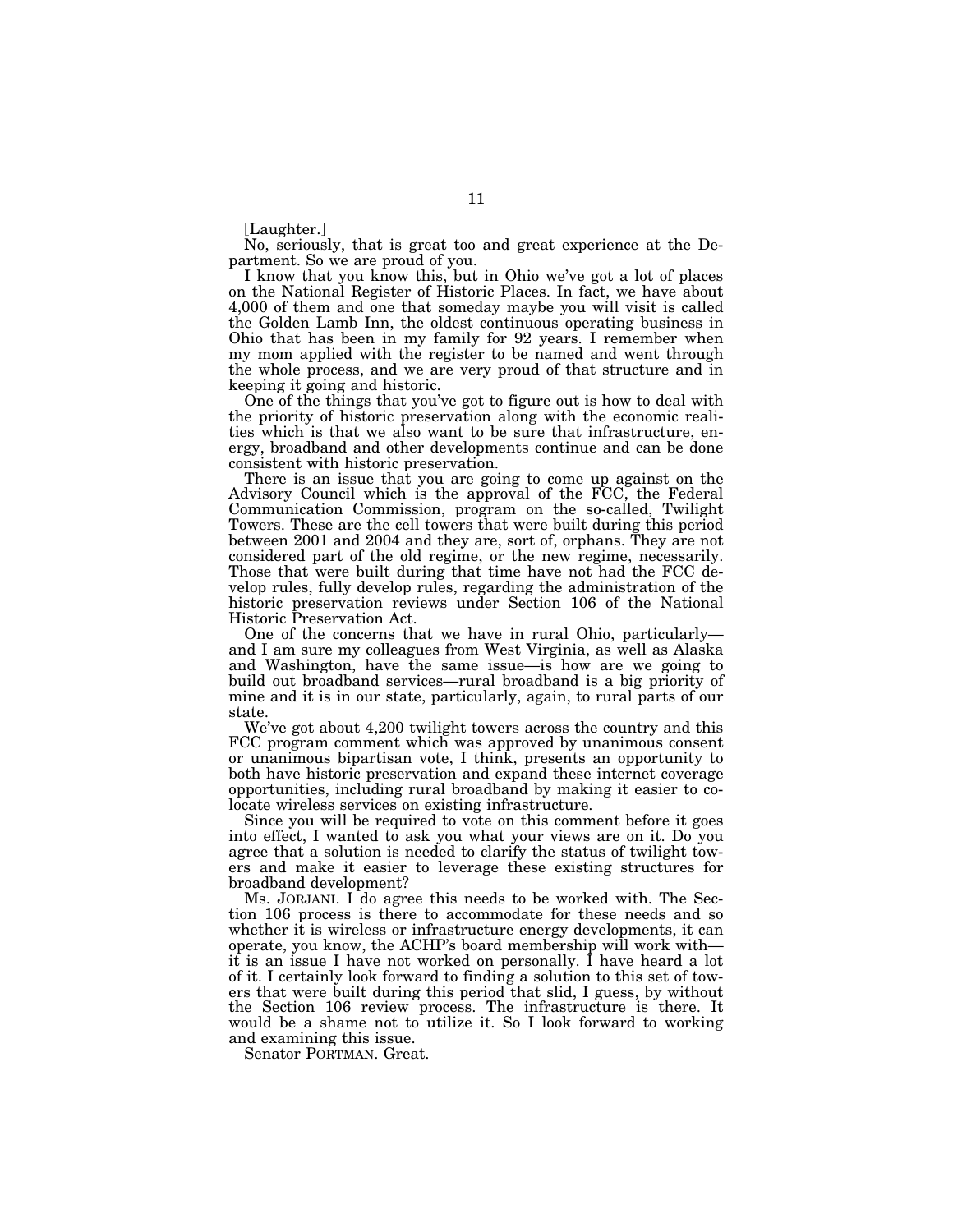Well, we look forward to working with you. Please stay in touch with us on it.

There are about a million Ohioans who do not have internet access to their home, and we are pushing on that. This is one way to ensure that the co-location, done properly, can provide that access. So we look forward to working with you.

You are also going to be a member of the Federal Permitting Council.

Ms. JORJANI. Yes.

Senator PORTMAN. I hope you will take that role seriously and attend those meetings. This is legislation that we passed, gosh, about three years. Senator Murkowski and I are the co-authors of that and we are proud of the fact that the Council is now meeting, the Interagency Council. But we have to be sure that your voice is heard there. I hope you will be involved in, again, this is an effort to have a permitting process that makes sense, that can be streamlined and meeting the goals of historic preservation while doing so, not harming the economic development that all of us want to see. Will you commit to attending those meetings and being engaged in that as well?

Ms. JORJANI. Yes, and I appreciate all the work you've done to create this Steering Council.

Senator PORTMAN. Great.

Well, again, congratulations to you and to your family.

Chairman Jorjani is going to sound good, or Chair Jorjani or Chairwoman Jorjani. I am not sure how you are going to do it, but we look forward to working with you.

Ms. JORJANI. Thank you, Senator.

Senator PORTMAN. Thank you, Madam Chair.

The CHAIRMAN. Thank you, Senator Portman.

Senator Heinrich.

Senator HEINRICH. Thank you, Madam Chair.

Ms. Jorjani, tell me a little bit more about your experience and your level of experience and exposure to the tribal consultation process.

Ms. JORJANI. I have not worked personally with tribal consultation. I know the Advisory Council has produced a wide range of guidance documents related to it.

I certainly look forward to working with our Native American member on the board, and I've worked a little bit as it relates  $t_{0}$ 

Senator HEINRICH. You recognize that that is a government-togovernment process though, correct?

Ms. JORJANI. Yes, yes.

Senator HEINRICH. And I raise that simply because there have been efforts within the Administration in just recent days in other agencies to redefine that relationship as one of race rather than of governance. I think that is a very fundamental issue with respect to this position.

Ms. JORJANI. Yes, I view it as a government-to-government relationship.

Senator HEINRICH. What is your level of knowledge about the Chaco Canyon National Historical Park? It is a world heritage site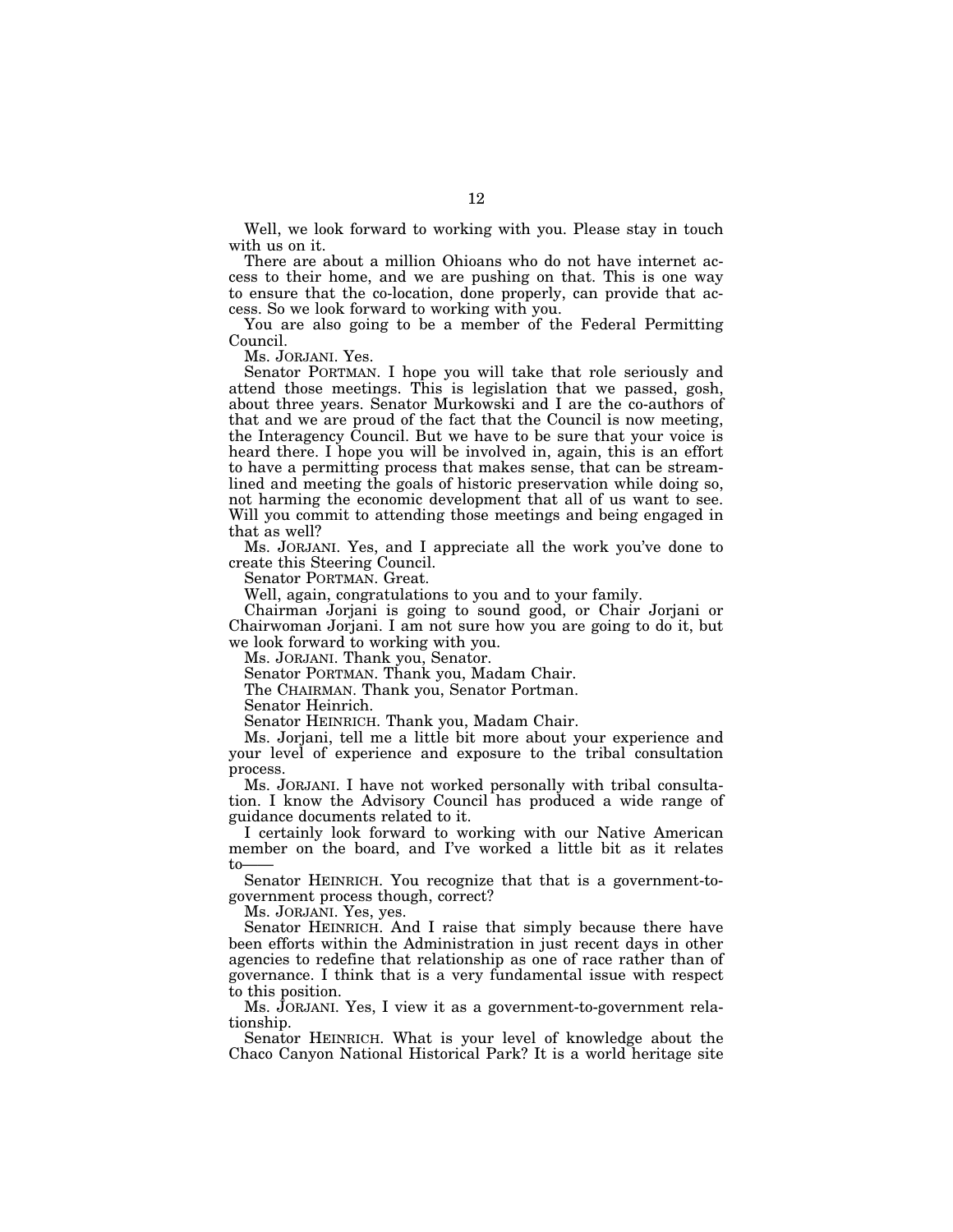in New Mexico in the Greater Chaco area. Are you familiar with a little bit of the history there?

Ms. JORJANI. A little bit.

Senator HEINRICH. I raise that because we have had a buffer zone in place, sort of a detente in recent years, within ten miles of Chaco Canyon National Historical Park that has served us well.

There is a lot of oil and gas. It is in the San Juan Basin which is a highly productive energy basin. The concern has been, certainly, one of protecting the integrity of that site and to not have high intensity industry within an obvious line of sight of the park.

The BLM actually offered some leases inside the buffer recently which, sort of, broke the detente and to his credit at the urging of our delegation, Secretary Zinke announced pulling those potential leases back.

I would just urge you to familiarize yourself with this. I think it is going to be a very big historical issue moving forward. I am going to continue to engage with New Mexico's tribes and pueblos about Greater Chaco's future, and I intend to offer legislation to formalize the mineral withdrawal inside that buffer zone, at least with respect to the BLM lands. But I just urge you to take a close look at that. I think it may be something that is coming your way in your future role and I urge you, good luck.

Ms. JORJANI. Thank you.

The CHAIRMAN. Thank you, Senator.

Senator Capito.

Senator CAPITO. Thank you, Madam Chair.

Thank you for your willingness to serve and thank you for the visit last week in my office. I, too, have been admiring your children. They are just great.

I want to, kind of, go to the same place that Senator Portman did, in terms—and we, kind of, touched on this a little bit when you were in the office because like Ohio, West Virginia has broadband deployment is lacking and a lot of laying the fiber and you can encounter permitting difficulties.

There are less obvious situations, for instance, not so much that you are putting a facility on or in a site that is considered part of the historic preservation, but you are within the viewshed of the so it is a more expanded view.

I understand that in March the FCC issued a report stating that the deployment of next generation 5G wireless does not constitute a federal undertaking. Do you agree with the FCC's assessment here? And do you know if the ACHP participated with the FCC in this report because I understand there is another report coming. Anything you know about that?

Ms. JORJANI. I am assuming ACHP worked with FCC in expressing their views on that, what became an ultimate decision away from the Section 106 process and this is an ongoing issue and if confirmed, I certainly look to—will be interested in learning more about this and seeing what additional tools could be available.

Senator CAPITO. So would you pledge to work with the stakeholders and, I mean, you basically have just said this, but just repeating that to formulate best practices. Obviously, this is something, as you are reaching those last miles for broadband deploy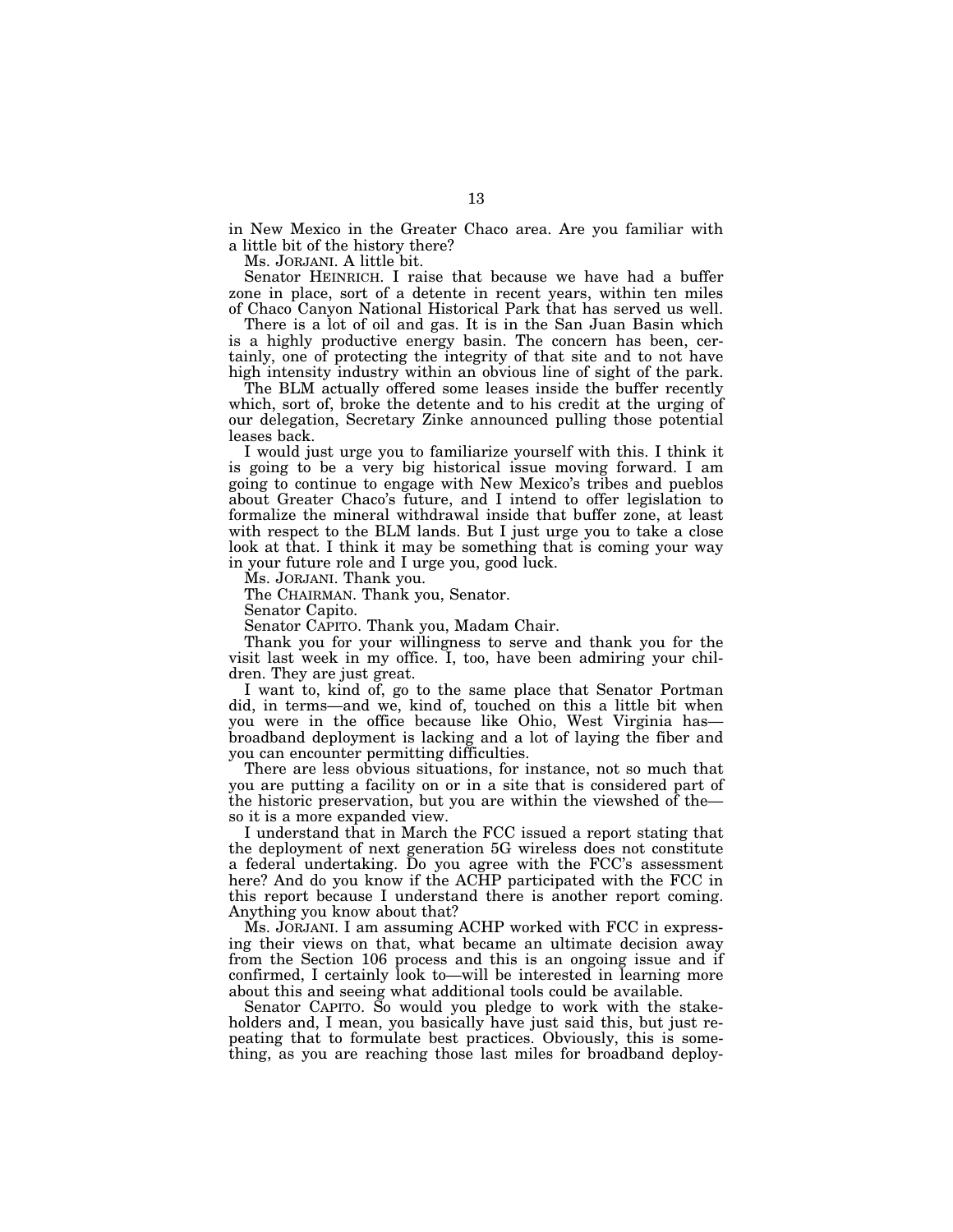ment, any stumbling blocks are very difficult to get over and expensive. Working together, I think, makes a lot of sense.

Ms. JORJANI. I certainly look forward to working with stakeholders on this.

Senator CAPITO. Good. Thank you.

We talked a little bit about your counterparts in states. Certainly, Susan Pearson in West Virginia has been in her position as the State Historic Preservation Officer and does a great job.

What kind of relationship do you think you need to be building with our states and how can you be of help to them and how can they be of help to you?

Ms. JORJANI. If confirmed, I very much look forward to working with all the states. I know they all collectively come to town at least once a year and I certainly look forward to engaging with them and working with them. They implement the National Preservation Program on behalf of the Federal Government.

Senator CAPITO. Right.

Ms. JORJANI. They are assigned with, you know, primary, like nine primary tasks associated with implementing this National Preservation Program, a lot of which work with the National Park Service.

I very much look forward to working to see how, again, digitization efforts can, you know, learn from best practices. I know there's lots of good states that have done very good things with digitization.

Washington State would be an example and I know Wisconsin as well.

I know the good work that the SHPOs, as they are known, do. And I very much look forward to working with them and having very open communication.

Senator CAPITO. Well, I think the fact that you are going to be in a full-time position here is really, I think, one way that you are going to be able to capitalize on and build stronger relationships there with the continuity factor of having a full-time director.

I wish you the best of luck. I certainly will be supportive of you and look forward to working with you.

Thank you.

Ms. JORJANI. Thank you.

The CHAIRMAN. Thank you, Senator Capito.

Just a couple more questions for you, Ms. Jorjani, and the first one relates to the Section 106 and the NEPA review process.

There has been a long history of complaints that the authority under Section 106 has been abused in the NEPA environmental review process to either delay or even halt projects. We have heard from one water district that it was required to undergo a Section 106 analysis and pay mitigation because a pumping plant project was found to impact the concrete lining of an operating canal that was over 50 years old. So the historic property that was at issue here was a 50-year-old concrete lining.

Now, I look at that and it is like, wait a minute, this is not what we had intended. An example like that is one where we saw a delay to upgrades and upgrades would have improved operational efficiencies. But you know, when you engage in certain processes that add unnecessary or perhaps unreasonable cost to a project,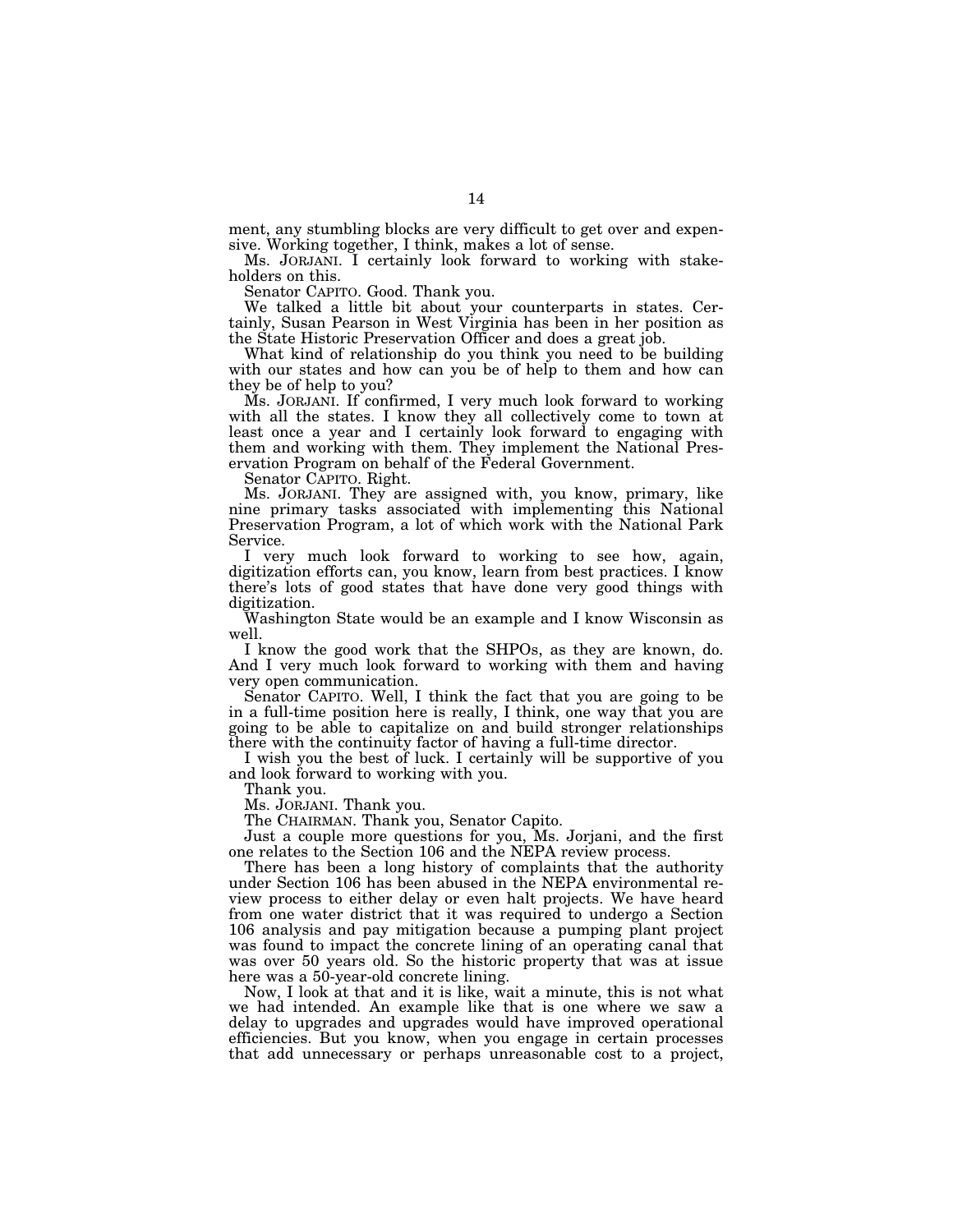oftentimes you look at them and say, it is just not worth it to go there.

In light of some of the recent efforts by DOI and the U.S. Forest Service to streamline the environmental review process, what role do you think the Advisory Council can play to facilitate a more streamlined review process, still give the important input that is needed but making it more streamlined, more efficient and really make sure that these projects are completed in a timely fashion? How do we move forward with this and address the concerns that have been expressed?

This is just one example, and I am sure you are familiar with a great many.

Ms. JORJANI. I do hear several of these types of anecdotal, you know, stories related to Section 106. The intent of Section 106 is certainly not to prevent progress such as that. It works to seek solutions, and it's with collaborative public input and with stakeholders.

So, to me, it's important to get such information very early on in the process, have better information available early in the process, provide, perhaps it could be a training issue too, with regional staff, agencies or local staff of agencies, to better make efficient this process.

If a project is proposed, Section 106 cannot stop it. You know, we need to look through the lens of that this project is going to go forward. What we need to do is address the issues at hand, see what we can do about them and work for the sake of the American public on making sure these deliverables are reachable.

The CHAIRMAN. I think the concern is you state that Section 106 can't be used to say go or no go on a project, but the practical reality on the ground is that if a project is delayed unreasonably, all that does is add to the cost. And so the decision is made, not coming from the Advisory Council to stop it, but the decision is made, look, this is just more trouble than it is worth and ultimately you miss out on, again, the opportunity to provide what would be those operational efficiencies.

This is something that I know you are aware of, but I do think that when we look to the importance and the value of the Council and what your role will be, it is to look very directly at these to see how the process can be made more efficient, more streamlined and really more workable.

Let me ask you one more question and this ties into issues of national security. The current Chairman of the Advisory Council has been a supporter of listing the Trestles surf break in San Diego County. Opponents of listing that surf break on the National Register of Historic Places are concerned that it could interfere with the marine training camp there at Camp Pendleton. In your view, does the National Historic Preservation Act sufficiently address national security concerns? Does the law offer adequate protection in this area? How do we balance this out, in your view? You want to preserve something, but you have a security aspect to it that needs to be considered as well.

Ms. JORJANI. It certainly is.

I certainly look forward to working with DoD on this issue. It appears that the National Defense reauthorization process annually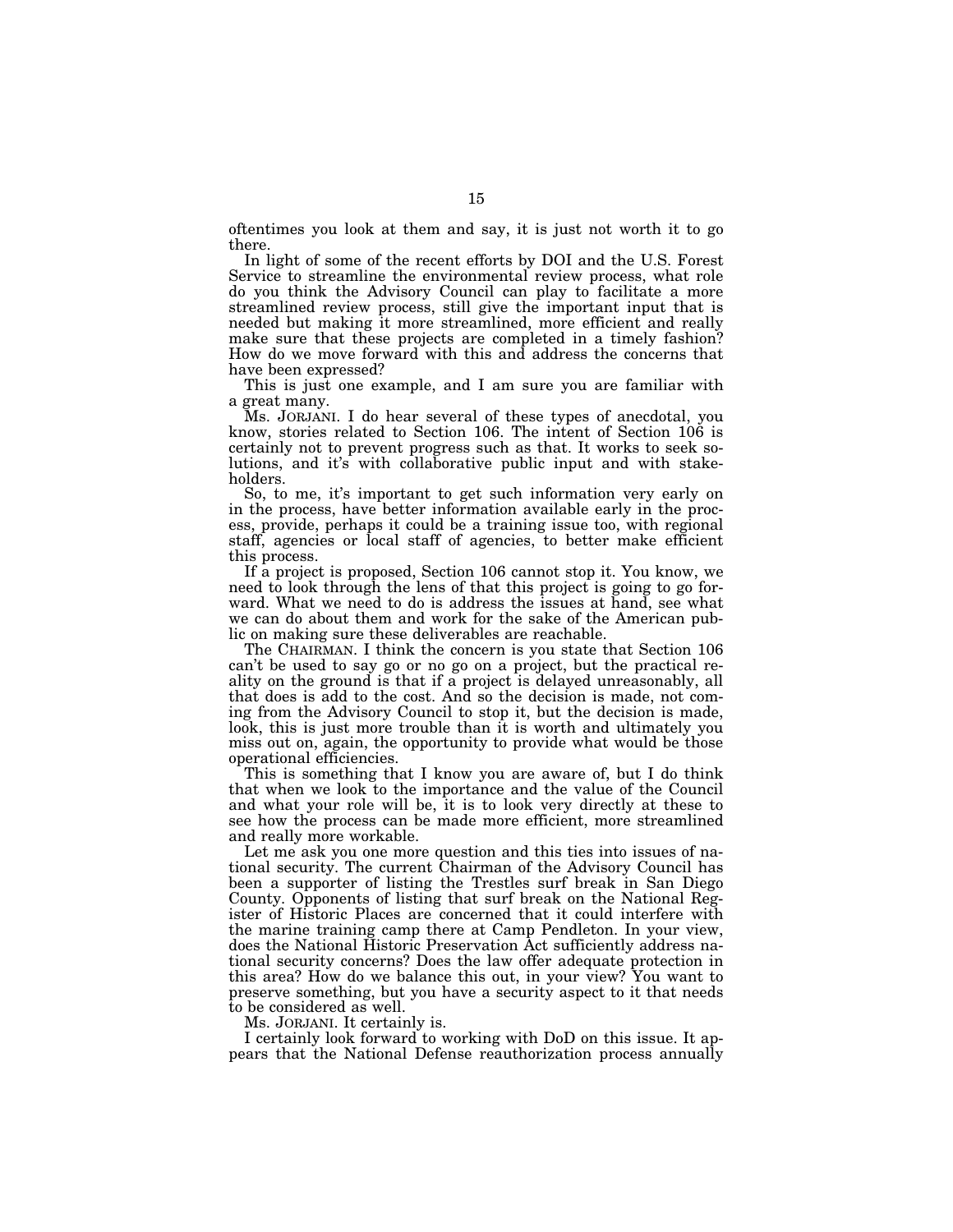does touch on certain issues related to national security and listings on the National Register.

I plan as full-time Chair to actively monitor that and work with the stakeholders involved as well as the Federal Preservation Officer at the Department of Defense. It's not something I have been working on, of course, so if confirmed, I certainly look forward to looking into this further.

The CHAIRMAN. Well, I think this may be one of those areas, again, where we have not had anybody in this position full-time. We haven't really infused the Advisory Council in a way that allows for more of the ability to really weigh in and provide that level of guidance.

My hope is that now that this position has been elevated, you are in a full-time role, that whether it is with the NEPA review or whether it is the national security initiatives, the expectation is you will provide for that level of review where appropriate and really have a voice.

I have no further questions, so I will turn to Senator Hirono and then we will wrap up the hearing here.

Senator HIRONO. Thank you very much, Madam Chair.

I ask this question of all nominees who come before any of my committees, so I will ask this of you.

Since you became a legal adult, have you ever made unwanted requests for sexual favors or committed any verbal or physical harassment or assault of a sexual nature?

Ms. JORJANI. No.

Senator HIRONO. Have you faced discipline or entered into a settlement related to this kind of conduct?

Ms. JORJANI. No.

Senator HIRONO. Thank you.

In the mid–1990s work was done to strengthen the National Historic Preservation Act in its implementing regulations to ensure that rights of American Indians, Alaska Natives and Native Hawaiians are explicitly addressed in the decision-making process and ACHP was vital to helping develop meaningful consultation protocols for tribes and native organizations.

What are your perspectives on ACHP's consultation process with these indigenous communities and how do you continue to build upon that work to ensure equitable participation to, well, by Native peoples?

Ms. JORJANI. Thank you for that question.

I know the Advisory Council has produced a wide range of consultation documents for quite some time. They've had a few Native American Advisory groups over the years. There's now a sitting tribal member on the board membership.

If confirmed, I look forward to pouring through all those guidance documents and working with our tribal member on the board and learning more about this as we work government-to-government with tribes.

Senator HIRONO. I think you are well aware that the history and culture in Hawaii is very different from that in Oklahoma or Florida or Maine or any of the indigenous peoples' culture.

As Chair, will you commit to prioritizing and working closely with states to take their unique situations into consideration be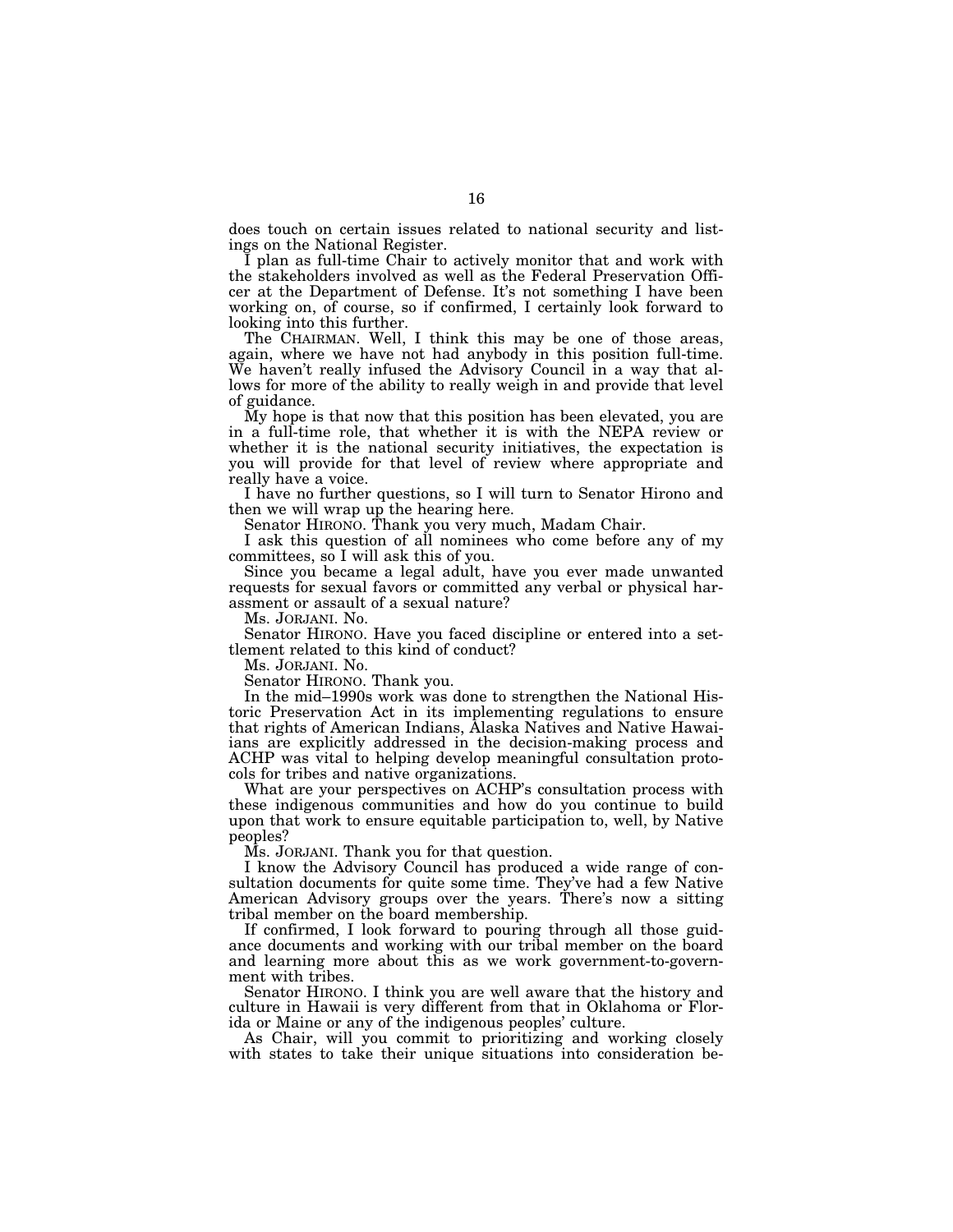cause often the perspectives of these groups are not necessarily taken into consideration nor are their voices heard. So I would want to make sure that you-

Ms. JORJANI. Certainly, yes.

I look forward to working with the Alaska Native Corporations and Native Hawaiian organizations.

Senator HIRONO. When—okay, hold on.

So you may know that Hawaii recently experienced a severe flood event on the North Shore of Kauai. In fact, there was more rainfall in a 24-hour period on Kauai than in the entire history of our country. They got almost 50 inches of rain in that timeframe. It prompted a Presidential disaster declaration.

Among the damage was the destruction of three historic bridges. It is my understanding the replacement of these bridges will be implemented within 30 days of the Presidential declaration and, per the Section 106 consultation process, once our stakeholders in Hawaii are notified, they will have seven days to provide comment. I have heard from people in the state that they are very concerned about the seven-day review window and will require consultation assistance.

Does the ACHP generally grant requests for extensions? And as potential Chair of ACHP, do you believe it is important to provide this kind of flexibility and assistance to communities cleaning up from natural disasters?

Ms. JORJANI. I know that the agencies usually or typically set these type of timeframes. So as full-time chair being based here on a day-to-day basis, if issues like that arise and if it impedes on the ability to, you know, for full stakeholder participation, I hope it would come to my attention.

Senator HIRONO. I think it is really important for you to be, for your organization to be, in very close contact with the affected parties in a state in these kinds of exigent circumstances. So I want to make sure that that commitment is there.

Ms. JORJANI. Yes.

Senator HIRONO. When a federal agency fails to consider a full range of alternatives to minimize harm to historic properties, the ACHP is responsible for investigating complaints from the public and then advising the agency to take corrective action ahead of potential citizen lawsuits.

Are you prepared to confront the Department of the Interior and their agencies when they fail to do their job regarding historic preservation?

Ms. JORJANI. I will certainly work with the Department of the Interior.

Senator HIRONO. Well, they may have a different perspective. My question is whether you will be willing to hold your ground based on what your responsibilities are?

Ms. JORJANI. With our responsibilities as an advisory role, I certainly look forward to advising.

Senator HIRONO. Can you give me, very briefly, examples in your professional life when you have stood up to pressure to do something that would have been against the public interest in your judgment?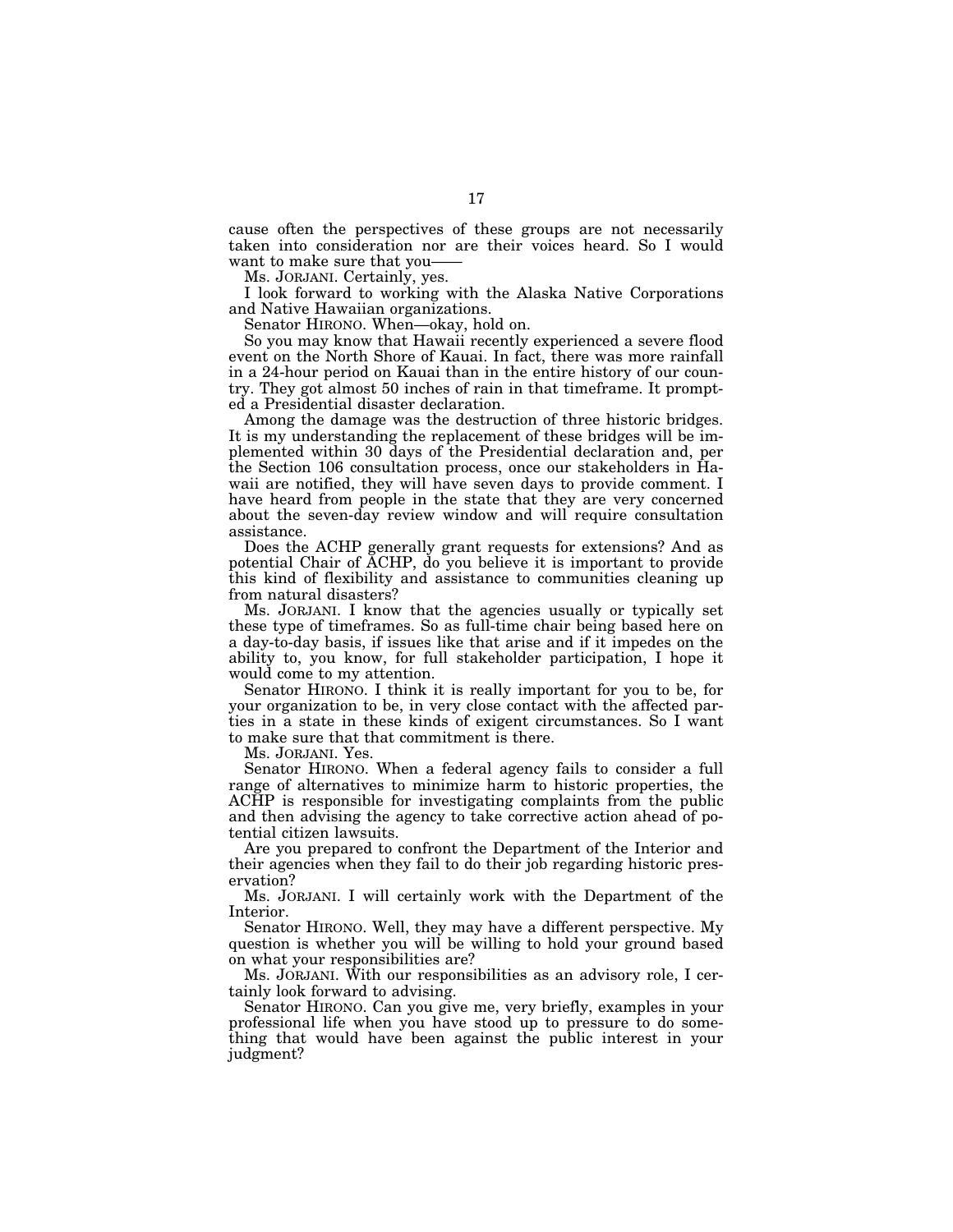Ms. JORJANI. I typically like to collaborate with stakeholders to ensure that it is within the public interest. I don't see any-

Senator HIRONO. So you have never had a situation in your professional life where something was not in the public interest in your professional assessment where you said you are just not going to go along with it?

Ms. JORJANI. I cannot think of an instance offhand, no.

Senator HIRONO. If you were confronted with such a circumstance with this Administration, would you stand your ground? Ms. JORJANI. I would, yes.

Senator HIRONO. Thank you, Madam Chair.

The CHAIRMAN. Thank you, Senator Hirono.

We will allow other members to submit their questions for the record.

Several were not able to join us here this morning, so I hope that you would attempt to respond to those as quickly and as promptly as possible so that we can proceed forward with this.

Again, I thank you for your willingness to serve. I thank you for coming before the Committee. I thank those who are standing behind you to allow you this opportunity in public service, and we appreciate your work here this morning.

Thank you so much.

The Committee is adjourned.

[Whereupon, at 10:50 a.m. the hearing was adjourned.]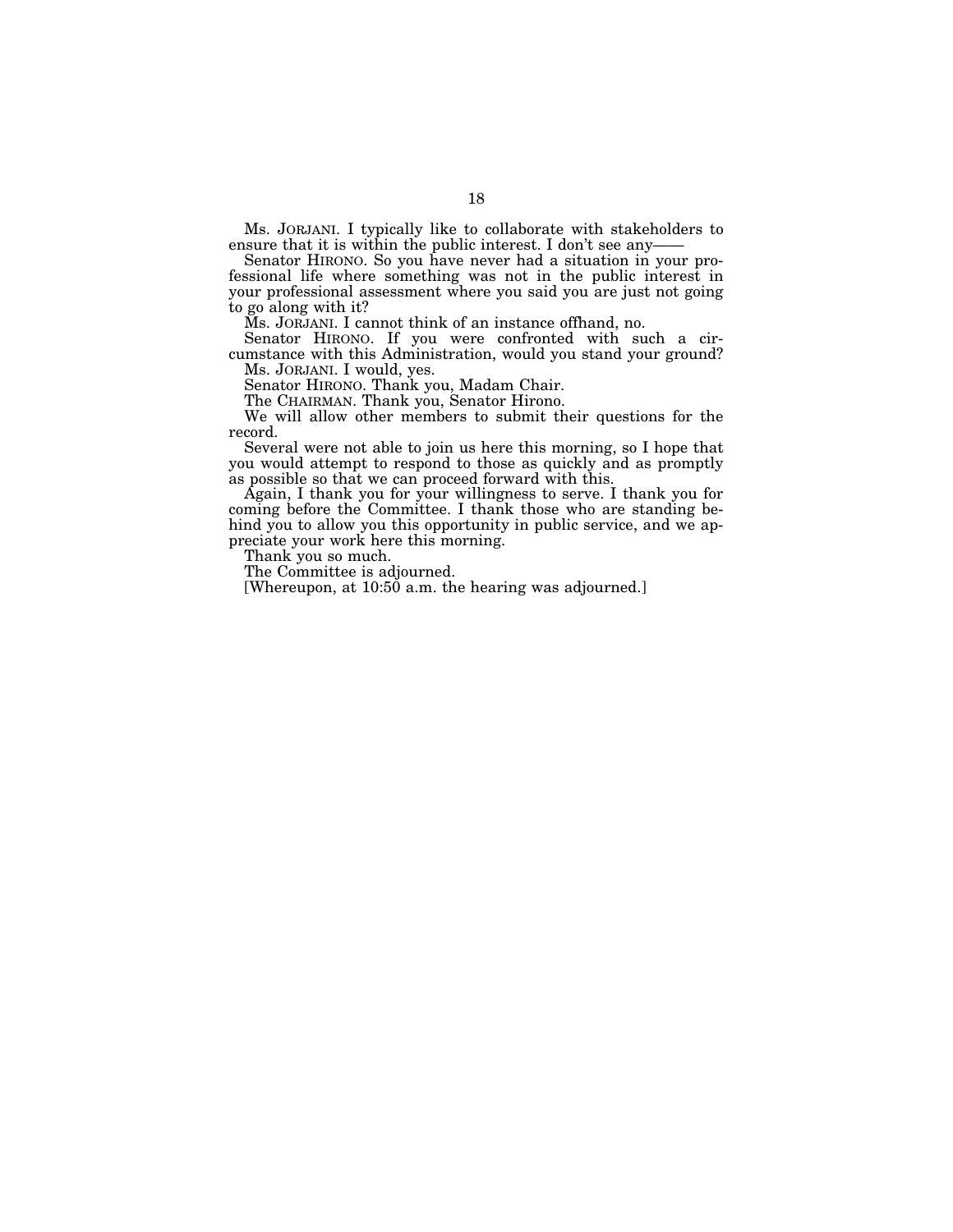## **APPENDIX MATERIAL SUBMITTED**  $\frac{1}{\sqrt{2}}$  and  $\frac{1}{\sqrt{2}}$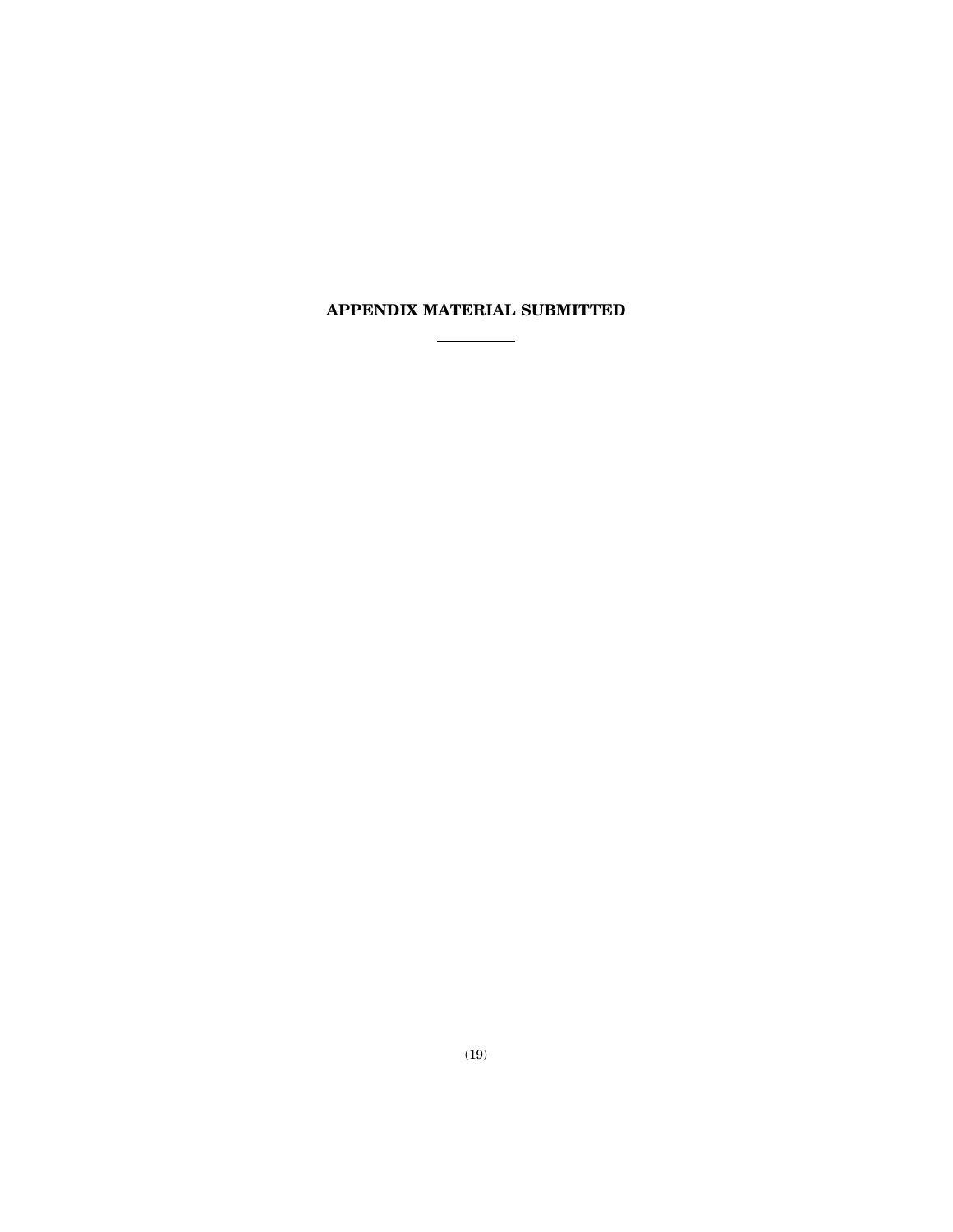#### **U.S. Senate Committee on Energy and Natural Resources May 15,2018 Hearing**  *Nomination of Aimee Kathryn Jorjani to be Chair of the Advisory Council on Historic Preservation*

**Questions for the Record Submitted to Ms. Aimee Kathryn Jorjani** 

#### **Questions from Senator Ron Wyden**

**Question 1:** During the hearing, several of my colleagues emphasized the importance of the Advisory Council on Historic Preservation (ACHP) tribal consultation process. You testified that you had not personally worked on tribal consultation before, but that you would review existing guidance documents and work with the board of historic preservation experts and members of the tribes.

I would like more details. What specific steps will you take, if confirmed, to increase your personal awareness of the tribal consultation process and ensure that the ACHP works effectively with tribes given the unique relationship, as sovereign nations, with the federal govemment?

**Response:** *Senator Wyden. I understand and fully support tribal sovereignty, government-togovernment consultation, and thefederal government trust responsibility to Indian tribes. That government-to-government relationship needs to be nurtured and respected. I am committed to continuing and building upon the ACHP 's record in being a leader within the Executive Branch in advancing timely and effective consultation with Indian tribes, Native Hawaiian Organizations, and Native Alaskans. If confirmed, I am eager to:* 

- (!) *Meet soon with the four tribal members on the Council- Leonard Forsman (ACHP Vice Chair), Dorothy Lippert (Expert Member), and Reno Franklin (Tribal/NHO Member) and Shasta Gaughen (Chair of the National Conference of Tribal Historic Preservation Officers)* to gain their perspectives and organize strategy.
- *(2} Attend the 20I8 National Tribal Preservation Conference (if confirmed by September 2018) arranged by the National Conference of Tribal Historic Preservation ()fficers (NATHPO) and hosted by the Suquamish Tribe.*
- *(3) I will seek a working relationship with the current-nominee for the Assistant Secretary for Indian Affairs at the Department of the Interior.*
- *(4) Meet, possibly through a Chairman's working group, with the major intertribal organizations,*  such as the National Congress of American Indians, Alaska Federation of Natives, Navajo *Nation, United South* & *Eastern Tribes.*
- *(5} Meet regular(y andfrequently with ACHP's Office of Native American Affairs staff to review the statuses of current and on-the-horizon I 06 cases known or thought to involve tribal issues.*
- *(6) Personally monitor high-profile Section I 06 cases that involve issues of consultation with Indian tribes, Native Hawaiian Organizations, and Alaskan Natives (ex: BLM oil and gas leasing near Chaco Culture National Historic Park).*

**Question 2:** The **ACHP,** as an independent federal agency that promotes the preservation, enhancement, and productive use of our nation's historic resources, plays an important role in historic preservation policy.

Will you commit to protecting **ACHP** processes and recommendations trom political interference?

**Response:** *Yes, and with respect to the advisory nature of the ACHP.*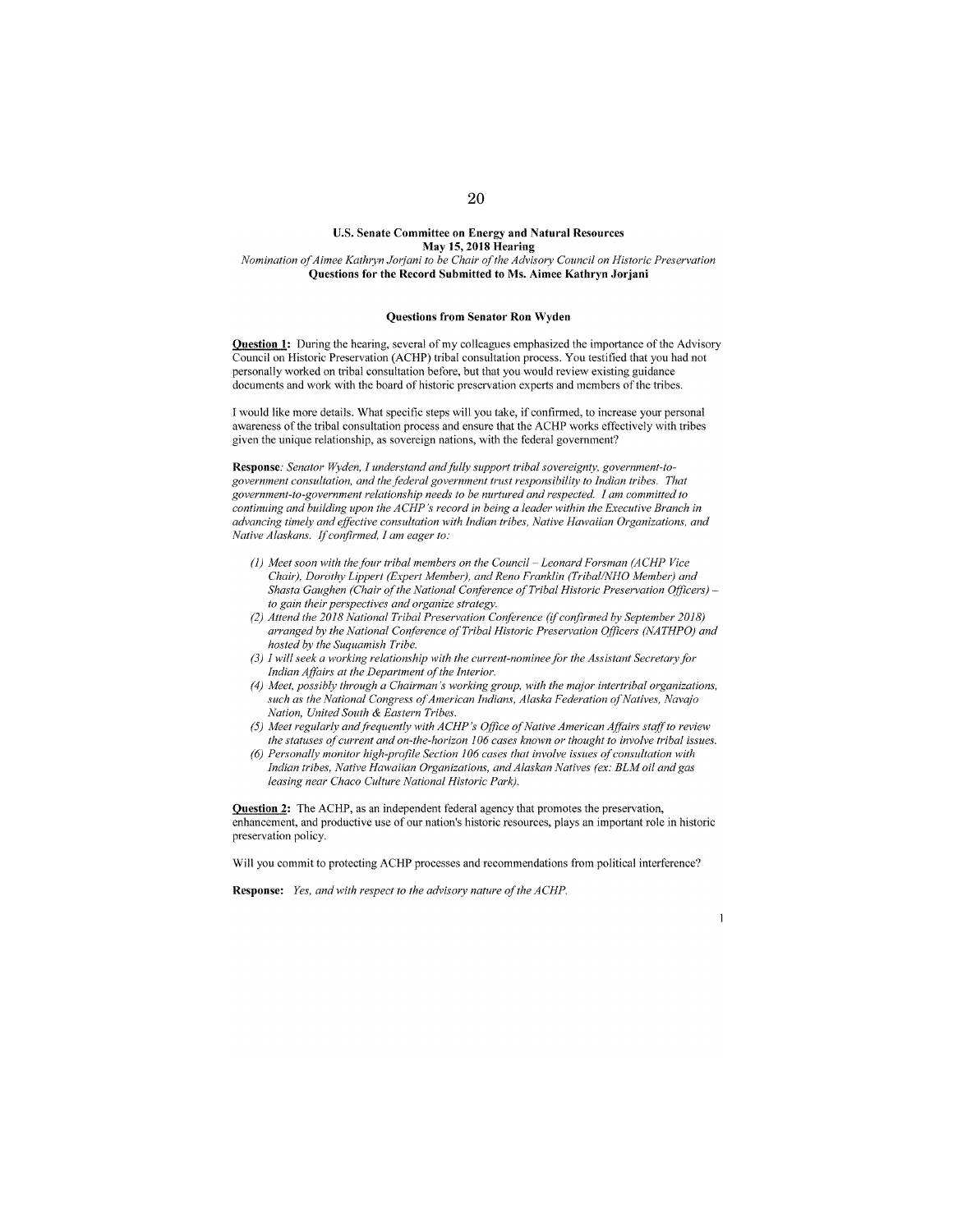#### **U.S. Senate Committee on Energy and Natural Resources May 15, 2018 Hearing**  *Nomination of Aimee Kathryn Jorjani to be Chair of the Advisory Council on Historic Preservation*

#### **Questions for the Record Submitted to Ms. Aimee Kathryn Jorjani**

Will you advocate to the President and OMB for the resources necessary for the ACHP to fulfill its mission?

**Response:** *If confirmed. I look forward to utilizing my advismy role to advocate for the resources necessary for the ACHP.* 

*Furthermore, I am a strong advocate for the Historic Preservation Fund, as administered by the National Park Service. I come into this knowing how important those dollars are. Adequate funding for state and tribal historic preservation programs is essential for their continued health to serve the public, especially as it relates to an efficient Section 106 review process. I look forward to advising senior policy officials at the Department of the Interior and OMB in regard to the HPF.* 

#### **Questions from Senator Joe Manchin Ill**

**Question 1:** Last April, a dozen federal agencies signed a memorandum of understanding meant to promote interagency collaboration on permitting of major infrastructure projects. The Advisory Council on Historic Preservation was one of the signatories. I was pleased to see this Memorandum of Understanding because I believe the permitting process can and should be done more cost effectively and efficiently. The MOU will eliminate duplication efforts, and streamline and improve the process. Furthermore, President Trump, in his Executive Order 13807, set a goal of two years to complete environmental reviews and authorize decisions starting from the time of publication of a Notice of Intent to prepare an EIS.

What are your ideas to improve the timeliness of the permitting process while better conserving cultural resources and promoting the mission of the Advisory Council of Historic Preservation?

**Response:** *The ACHP has been very active in promoting efficiencies in federal approval of infrastructure projects, using tools that exist in 106 regulations. Significant achievements have occurred in wireless and broadband deployment, public* land.~ *management, and highway maintenance and construction, working with federal agencies and preservation stakeholders to strike balance between infrastructure needs and preservation values. The ACHP* is *an active member of Federal Permitting Improvement Steering Council and is a unique voice for preservation. I would continue the*  working groups formed by the ACHP that include representatives from the energy transmission industry, SHPOs/THPOs, cultural resource consultants, and federal agencies to identify opportunities *to streamline permitting process for pipelines and electric transmission lines. I would expand that to work with your office and others interested within the Legislative branch.* 

*The key feature of this* is *engaging all stakeholders tofind solutions that improve efficiency with due consideration of historic preservation goals. If confirmed, I would continue these efforts and seek new*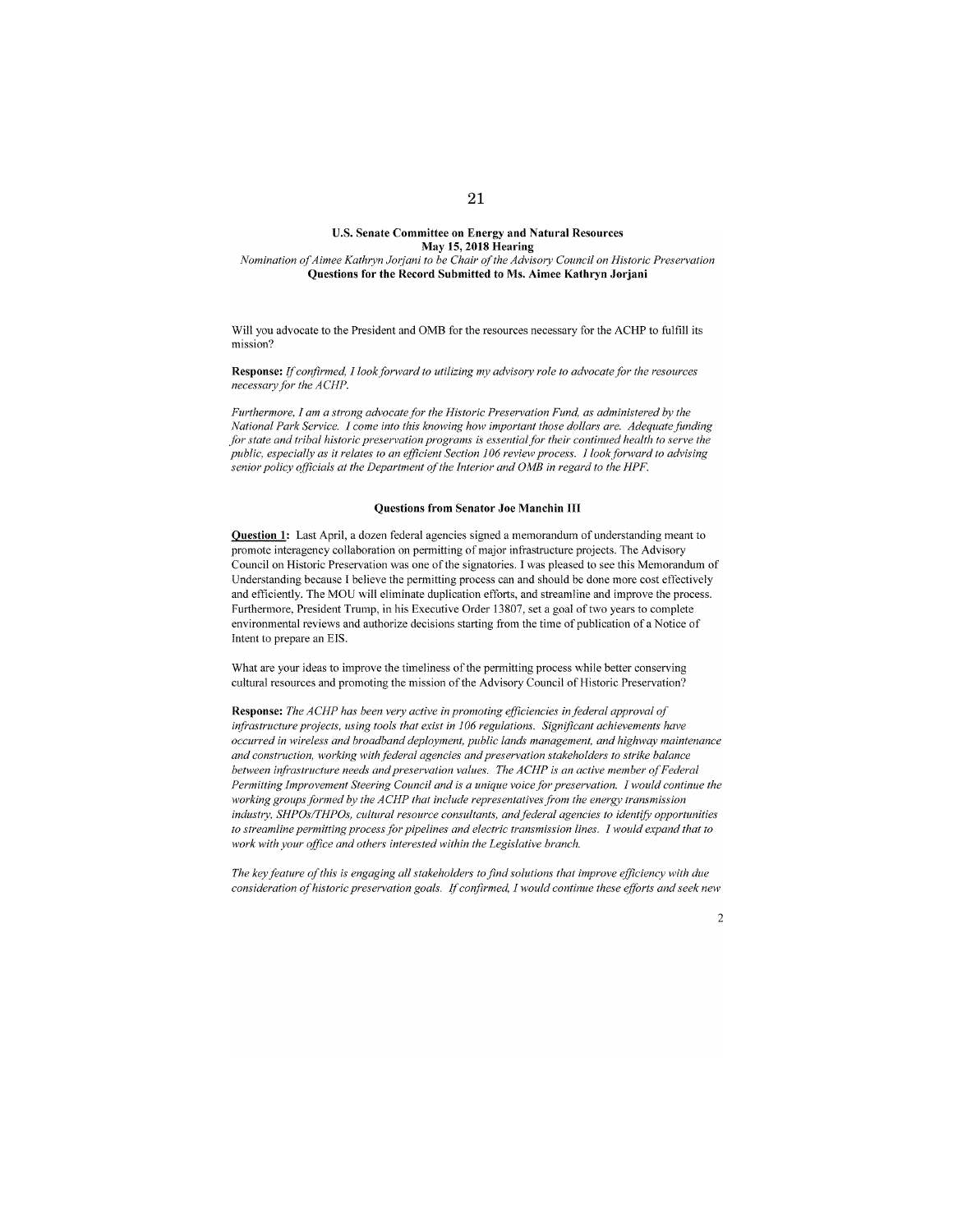#### **U.S. Senate Committee on Energy and Natural Resources May 15, 2018 Hearing**  *Nomination of Aimee Kathryn Jorjani to be Chair of the Advisory Council on Historic Preservation* **Questions for the Record Submitted to Ms. Aimee Kathryn Jorjani**

*opportunities to find collaborative solutions by using the position offi.lil-time chairman to engage*  leadership of federal agencies that approve or fund infrastructure projects. I am eager to restart *network of Senior Policy Officials (policy-level officials with responsibility for historic preservation within federal agencies) that was created by E.G. 13287 titled "Preserve America" to better promote interagency coordination on preservation issues. I would use the position offull-time chair to promote federal agency commitments to training field personnel that deal with Section 106 reviews of infrastructure projects. I would advise within the Administration and Congress for the creation and support of accessible nationwide, GIS-based database of historic property information to aid agencies and applicants. I would work with agencies, applicants, and preservation stakeholders to encourage*  early, informed and effective consultation to expedite permitting processes. And, I would reach out, possibly through a working group, to industry, agencies, and the preservation community to identify *opportunities to improve Section 106 review process within existing statutory and regulatory Famework to find practical solutions that have widespread support.* 

**Question 2:** In your opinion, when is the best time to engage public input and involve State Historic Preservation Offices and other interested parties during the permitting process?

Response: Early, *through frequent and regular contact with State and Tribal Historic Preservation Offices.* 

#### **Question from Senator Steve Daines**

**Question:** I first want to congratulate you on your historic appointment. As you may know, Montana is home to an abundance of natural resources. In order to get those resources to market and to refineries and power plants around the nation and the world we require extensive infrastructure. Extensive permitting and litigation can cause long delays and even kill important infrastructure that provides much-needed jobs in Montana. We are also home to twelve federally recognized Indian tribes who are integral to our state's culture and history. It is important that we balance concerns and have early government-to-govemment consultation with tribes in order to address issues early and thoroughly.

How can we streamline the permitting process while maintaining appropriate Section 6 consultation, in order to expeditiously approve infrastructure projects?

**Response:** *Thank you, Senator Daines.* 

*Early engagement of Indian tribes in the planning process is key to identify concerns and establish* effective communication. The Section 106 process has specific timeframes for stakeholders, including *Indian tribes, to respond to agency findings and determinations. One problem may lie in that the timeFame is not always understood. Ultimatelv. Section I 06 can not stop a project.*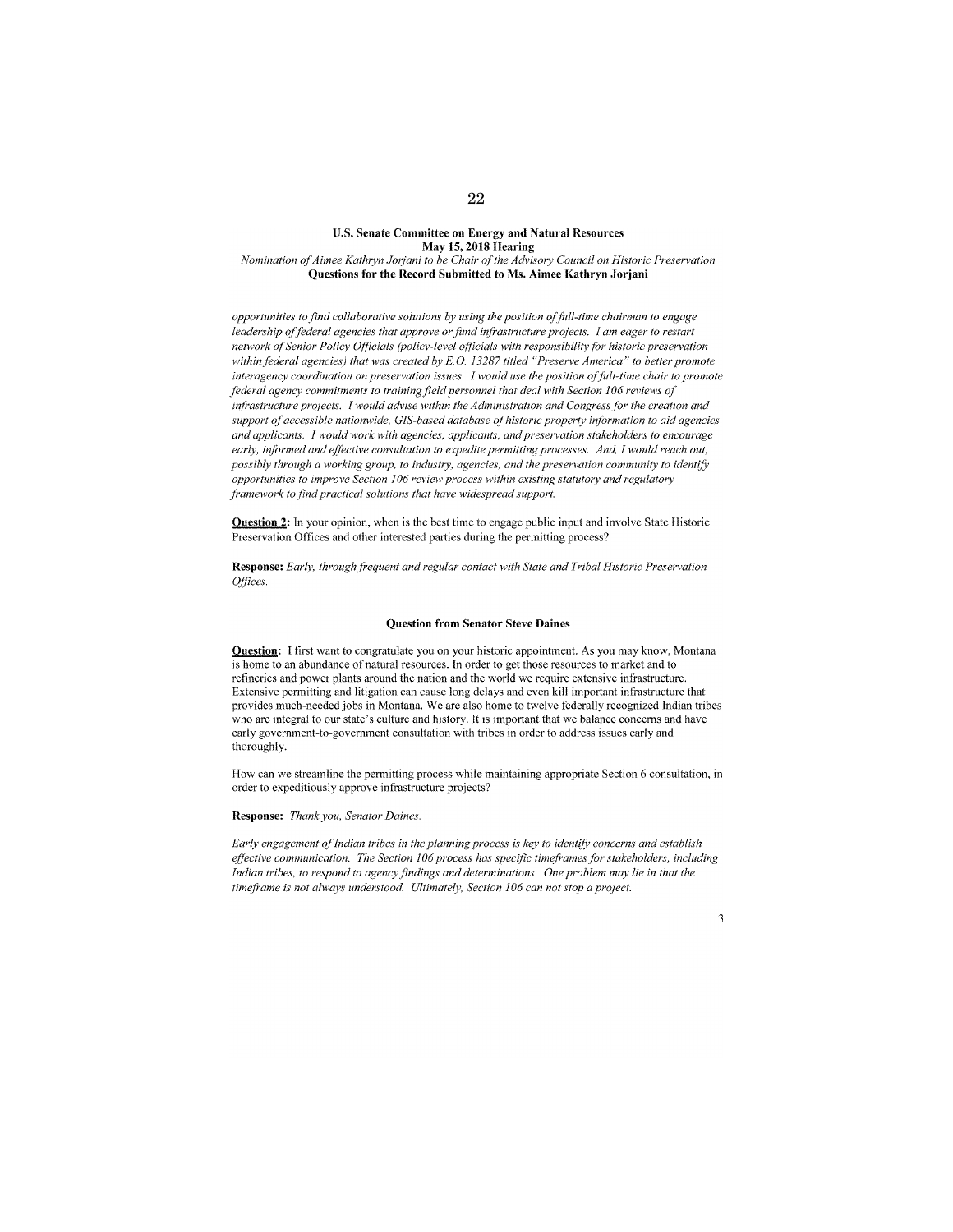#### **U.S. Senate Committee on Energy and Natural Resources May 15,2018 Hearing**  *Nomination t<f Aimee Kathrrn Jorjani to be Chair of the Advisory Council on Historic Preservation*  **Questions for the Record Submitted to Ms. Aimee Kathryn Jorjani**

*Another problem is the lack of understanding by federal agency personnel qf what they must do, who they need to talk to. and where historic properties important to Indian tribes are located and how they are affected. I would encourage greater training of agency personnel in tribal consultation and tribal relations. I am told that a good example of an innovative technique is HUD's Tribal Directory Assessment Tool to assist agencies in identifying and contacting Indian tribes early in the planning process. If confirmed, I look forward to examining that tool further.* 

*I would continue the working groups formed by the ACHP that include representatives from the energy transmission industry, SHPOs/THPOs. cultural resource consultants, andfederal agencies to identify opportunities to streamline permitting process for pipelines and electric transmission lines. I would expand that to work with your office and others interested within the Legislative branch.* 

*Finally, I also look forward to utilizing the ACHP's seat on the Federal Permitting Improvement Steering Council to seek efficiencies and would continue ACHP's efforts to provide guidance on tribal consultation to make roles. responsibilities, and timeframes understood by all participants in the Section 106 process.* 

4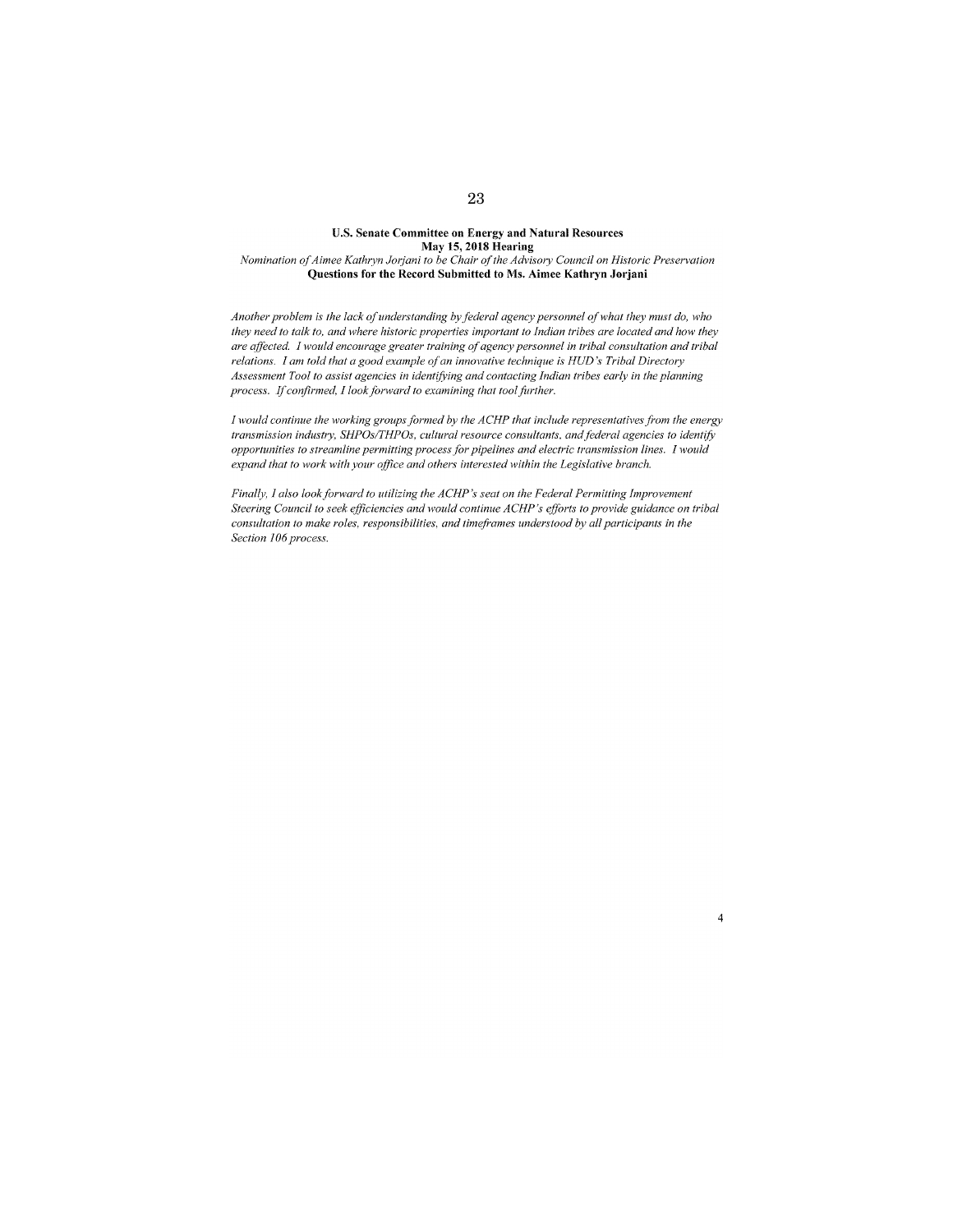May 6, 2018

Chairman Lisa Murkowski Committee on Energy and Natural Resources U.S. Senate Washington, D.C. 20510-6150

RE: Aimee Jorjani, Nominated Chairman, the Advisory Council on Historic Preservation

Dear Senator Murkowski:

I bring to your attention the nomination of **Aimee Jorjani** for the Chairman of the Advisory Council on Historic Preservation, the ACHP. The ACHP, a small agency that many overlook, promotes the preservation, enhancement, and sustainable use of our nation's diverse historic resources, and advises the President and the Congress on national historic preservation policy.

The ACHP is important to those of us who work in Historic Preservation for several reasons. Its role to advise Congress, and the President, on historic preservation matters provides a voice second to that of the National Park Service. The ACHP provides accountability and oversight for the environmental review required by Section 106 of the Historic Preservation Act. The agency has had other initiatives in recent years that have had afforded many benefits for many Preserve America communities.

I have known Aimee Jorjani as she studied at the Goucher College Masters of Historic Preservation program and as an employee of the Department of Interior during the Bush Administration, as well as during the last nine years. Ms. Jorjani's master's degree is in the field that she is now charged with overseeing. She is an energetic, engaging woman who builds consensus rather than creating dissent as she leads effectively. I have asked her to advise me as I lead the graduate program and she has turned to me to learn of my experiences with the ACHP during my career. She is a valued colleague.

For most of us, historic preservation is of benefit to the American people and a non-partisan program. Yes, there are practical politics in the field, but for practitioners in the field, having one of our own as the leader of the ACHP is most important.

I encourage you to support Aimee Jorjani and recommend her to fellow legislators as she is considered for this post during May and June of 2018.

Sincerely,

Betsy H. Bradley 417 W 20'h Ave, Spokane, WA 99203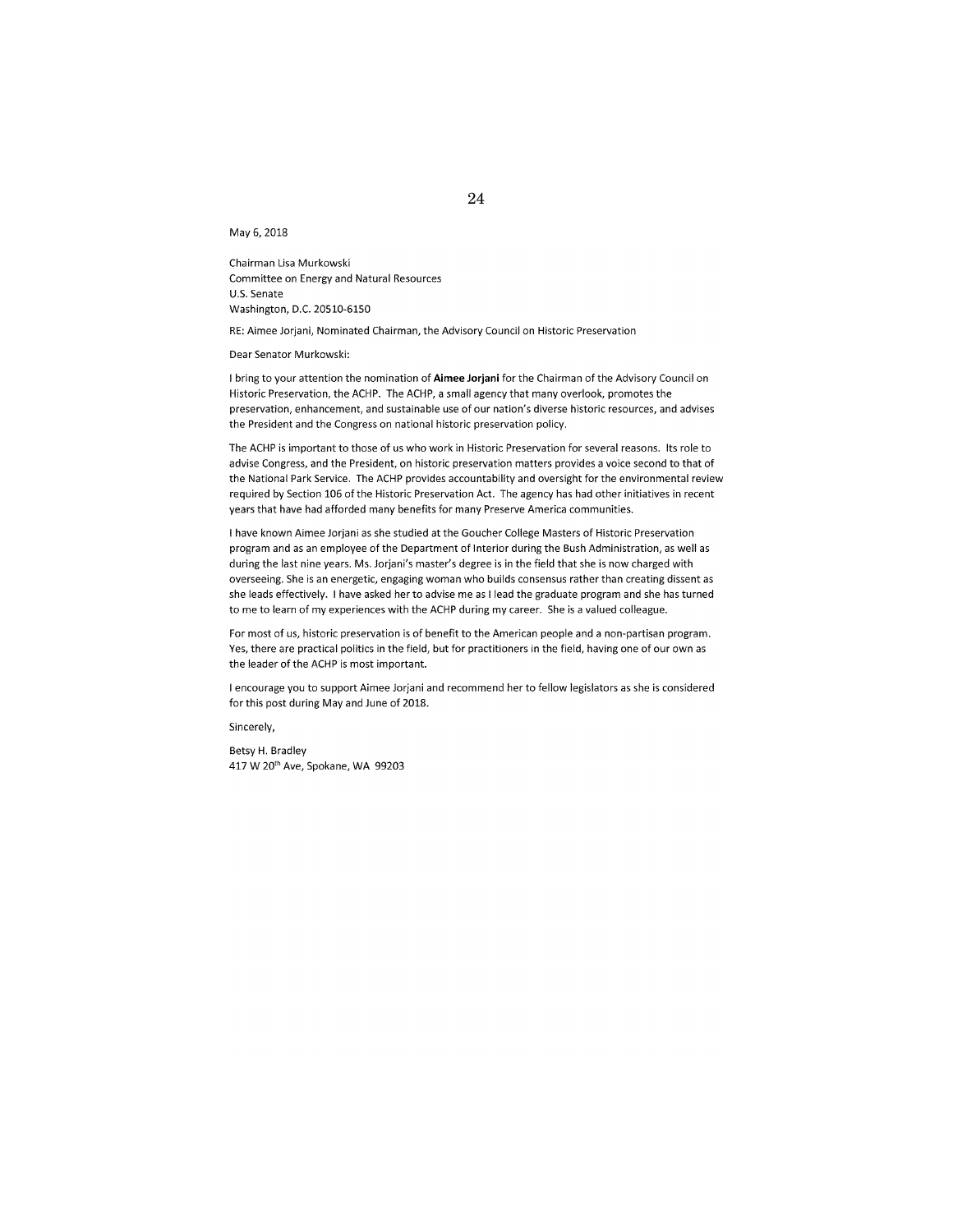## **Opening Statement Senator Cory Gardner May 15,2018**

Madam Chairman, members of the committee, it is my honor this morning to introduce you to Aimee Jorjani, the President's nominee to Chair the Advisory Council on Historic Preservation. I have known the nominee for over 15 years, and I know that she will bring the same drive, passion for preservation, and joy for life that she has brought to everything else she has done.

Aimee Jorjani graduated from Northern Michigan University, majoring in Political Science, and like many of us, came to Washington, DC. She worked her way up from her starting position as a Staff Assistant to Legislative Correspondent and then Legislative Assistant to Congressman Paul Ryan. In 2002, she started the first of several positions at the Interior Department, beginning as a Special Assistant to the Assistant Secretary for Policy, Management and Budget. She also worked as a Special Assistant to the Director of the Fish and Wildlife Service and later as a principal to the Deputy Secretary. Simultaneously, between 2003-2009, Mrs. Jorjani managed all of Deputy Secretary Lynn Scarlett's responsibilities as Co-Chair of the White House Interagency Preserve America initiative. By 2006, her Preserve America role had evolved into a full-time position as the Deputy Secretary's Special Assistant for Historic Preservation, she helped manage a national Preserve America summit, and she was designated the Department's first Historic Preservation Officer.

Since leaving government service (the first time), Aimee earned a Masters degree in Historic Preservation from Goucher College, while bringing three wonderful children into the world, and consulting in a variety of roles. She has been a member of the Federal Historic Preservation Program Task Force, on the boards of Preservation Action and the National Preservation Institute, and worked to help with reauthorization efforts for the Historic Preservation Fund, in addition to other preservation-related outreach efforts.

Ladies and gentlemen, without further ado, it is my pleasure to introduce my friend, Aimee Jorjani.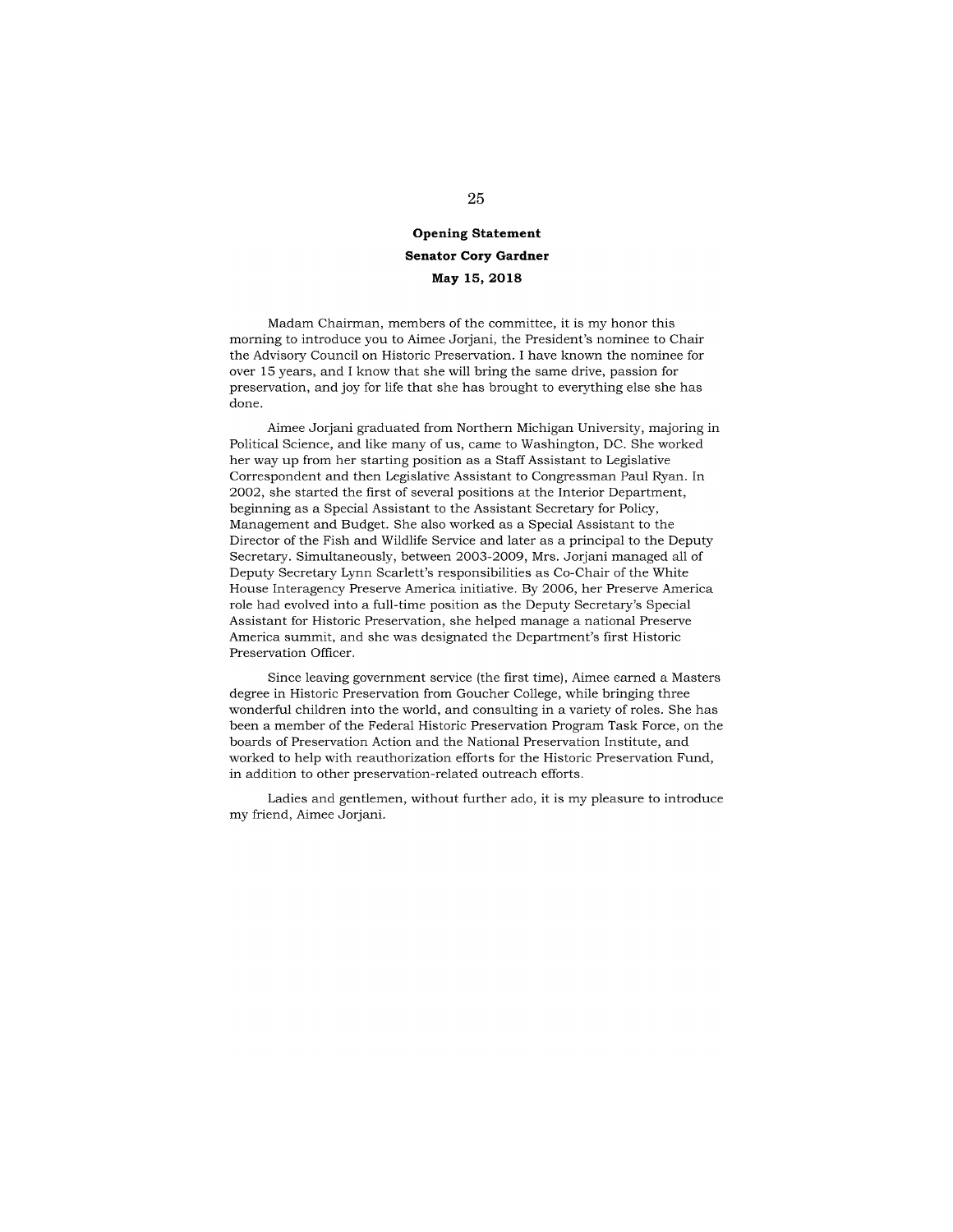

26

NATIONAL ASSOCIATION OF TR!6AL HISTORIC PRESERVATION OFFICERS P.O. Box 19189 • Washington, D.C. 20036-9189 • Phone: (202) 628-8476 • Fax: (202) 628-2241 • www.nathpo.org

June 20, 2018

Chair lisa Murkowski Committee on Energy and Natural Resources U.S. Senate Washington, DC 20510

Dear Senator Murkowski:

It is with pleasure that I support the nomination of Ms. Aimee Jorjani to be the Chair of the Advisory Council on Historic Preservation (ACHP). I have known Ms. Jorjani for close to 15 years and first met her when she worked in the U.S. Department of the Interior and was responsible for protecting, maintaining, and preserving America's cultural and historic resources as the department's Federal Preservation Officer. In that role she was responsible for a variety of cultural resource projects and issues and we worked together to ensure that American Indian, Alaska Native, and Native Hawaiian cultural and historic resources were included as part of our nation's heritage.

In my 19-year role as the president of the National Association of Tribal Historic Preservation Officers (NATHPO) I have worked with a variety of people in the state, federal, and tribal communities. Ms. Jorjani has stood out as one of the most dedicated and compassionate individuals in this field. She has the knowledge, skills, and ability to work with the wide spectrum of individuals and organizations that the ACHP Chair will need to engage for a successful tenure.

In the particular area of tribal historic preservation, Ms. Jorjani has devoted her time to learning more about the unique status of American Indians in the United States and tribal-specific issues. Since leaving the Interior Department, we have worked together on state and tribal issues and her knowledge of the issues, the legislative process, federal laws and regulations, and working knowledge of the ACHP make her an excellent candidate.

Again, I support Ms. Jorjani's interest in being the first full time Chair of the ACHP and welcome the opportunity to work with her. Thank you for considering her nomination.

Sincerely yours,

BRAaus

D. Bambi Kraus President

###

NA THPO is a not-for-protit membership association of tribal governments that are committed to preserving, rejuvenating, and improving the status of tribal cultures and cultural practices by supporting Native languages, arts, **dances, music, oral traditions, cultural properties, tribal museums, tribal cultural centers, and tribal libraries.**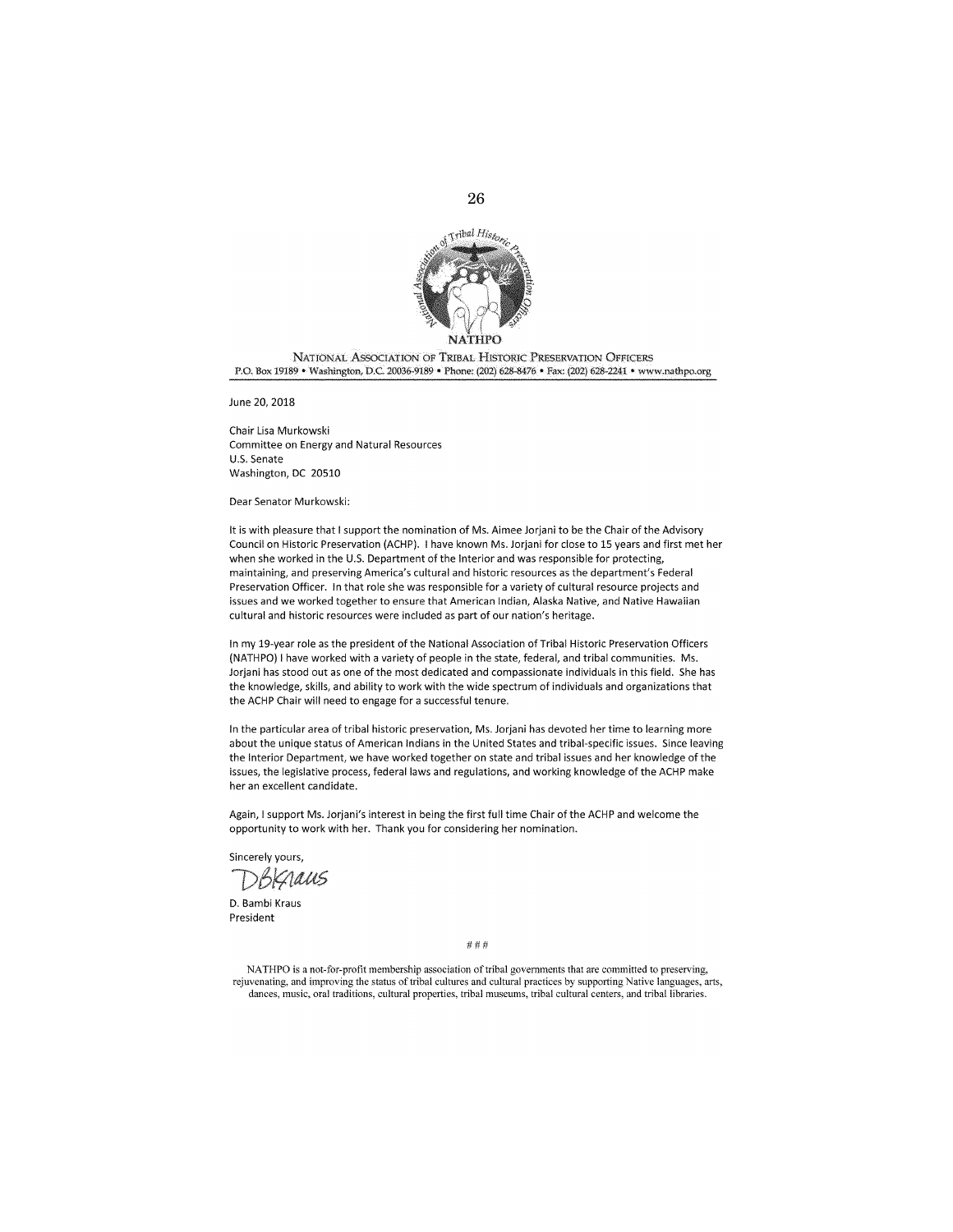April 21, 2018

Chairman Lisa Murkowski Committee on Energy and Natural Resources U.S. Senate Washington, D.C. 20510

Dear Senator Murkowski:

It is with great pleasure that I offer my strong support for the nomination of Ms. Aimee Jorjani for the role of Chairman of the Advisory Council on Historic Preservation. I have known Aimee for 17 years and worked with her daily during my nearly eight years at the Department of the Interior during the Administration of George W. Bush during which I served first as an Assistant Secretary and then as Deputy Secretary. Aimee reported directly to me during that time to support the Department's responsibilities to protect, maintain, and preserve cultural and historic resources, ultimately becoming the first department-wide Historic Preservation Officer.

While I served at the Department of the Interior, I also became the co-chair of First Lady Laura Bush's Preserve America initiative that focused on advancing and supporting cultural and historic resources in communities across the nation. Aimee worked directly with me to support my co-chair role, requiring that she collaborate closely with the First Lady's office, the historic preservation officers of Interior agencies, and the Preserve America lead participants from all the other federal agencies. That role required acquiring extensive knowledge of relevant laws and enhancing partnership opportunities for historic preservation with states, local communities, and the private sector.

In these roles, Aimee demonstrated a spectrum of qualities that would make her an outstanding Chair of the Advisory Council on Historic Preservation, as follows:

- **Passion** for cultural and historic preservation: at the outset, in working with me, Aimee demonstrated a deep interest in and support for historic and cultural preservation. She truly loved this work, a passion that translated into her pursuit of an advanced degree (Masters in Historic Preservation) from Goucher College. I served as a guide and mentor for her as she pursued that degree and was delighted when her master thesis on historic preservation grant programs received the McCullough Award for Best Historic Preservation Masters Thesis.
- **Relevant knowledge:** through her experiences at the Interior Department, her graduate education, and her subsequent professional consulting work, Aimee has built extensive knowledge of historic and cultural resources, the opportunities and challenges of sustaining these resources, the relevant laws and decision processes, including, for example, the National Historic Landmark designation process, grant programs, and state roles and laws.
- **Collaborative skills:** Cultural and historic resource management and preservation fundamentally involve building partnerships at the federal, state, Tribal, and local levels, including with Native Alaskans. Aimee demonstrated an ability to work with all partners, in a very bipartisan way, and with immense grace, respect, and a spirit of public service. She is well respected by these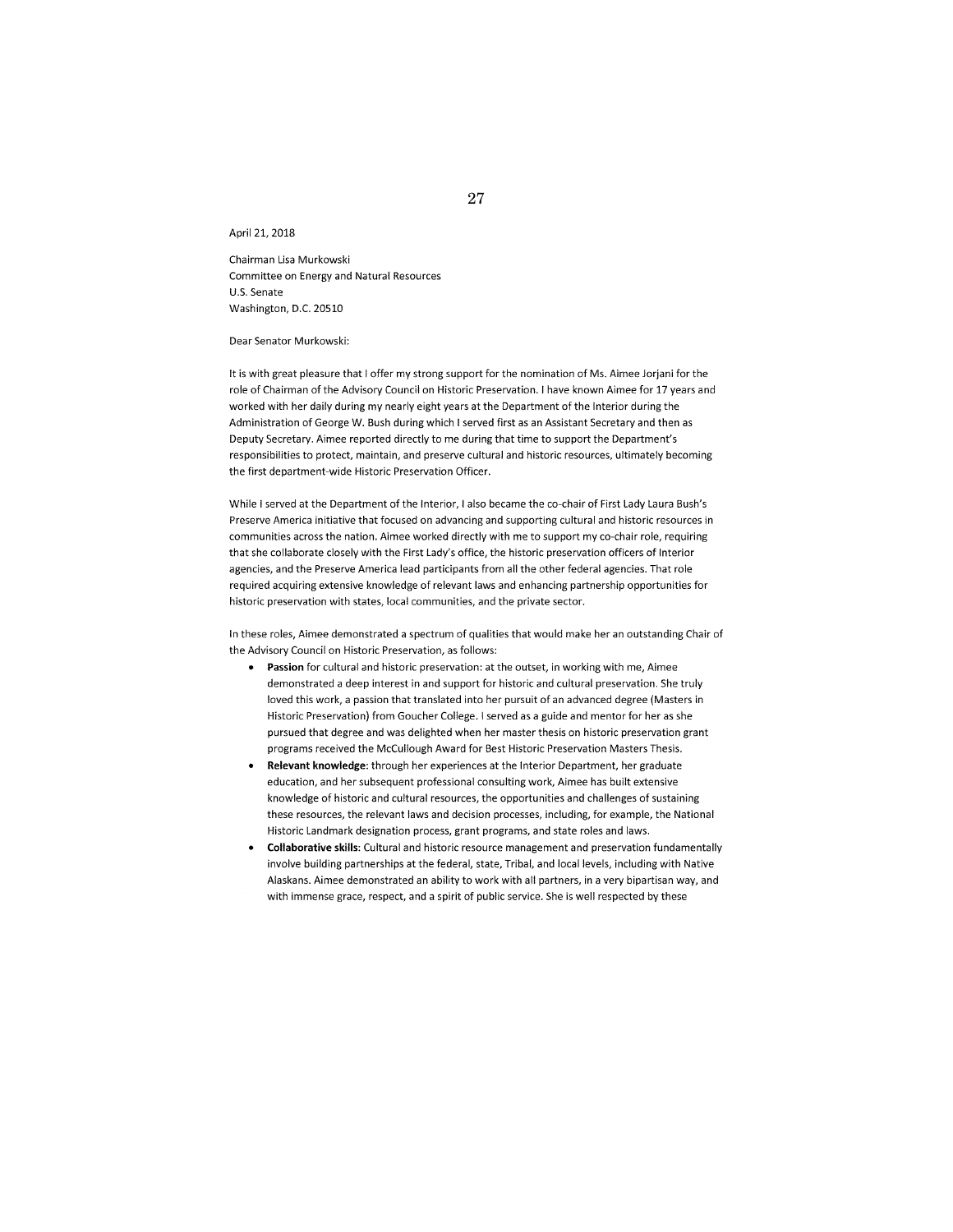different communities, as reflected in the award she achieved for Federal Preservation Achievement by a former chairman of the Advisory Council on Historic Preservation. Drawing upon her collaborative skills, she was also very effective in working with the Congress to respond to information requests and support relevant legislation, including the Preserve America and Save America's Treasures Act.

- **Management:** While I co-chaired First Lady Laura Bush's Preserve America initiative, Aimee served as overall project manager, requiring that she work with the Budget Office and other Interior offices on budgeting, development of program performance measures and a monitoring system, and coordination with a large set of other offices and divisions to align and enhance their delivery of historic preservation responsibilities.
- **Communications:** In addition to preparing numerous communications materials associated with the Preserve America initiative, I would like to highlight that Aimee is extremely gracious, respectful of others, a good listener, and someone who searches for common ground and solutions in the work she undertakes.

I cannot think of a better candidate for the role of Chair of the Advisory Council on Historic Preservation. She is passionate, knowledgeable, civic-minded, tremendously hard-working and dedicated to the mission of the Advisory Council

Thank you for considering her nomination.

Sincerely, Lynn Scarlett (former Deputy Secretary, Department of the Interior)

Cc:

Brian Hughes@energy.senate.gov

Patrick McCormick@energy.senate.gov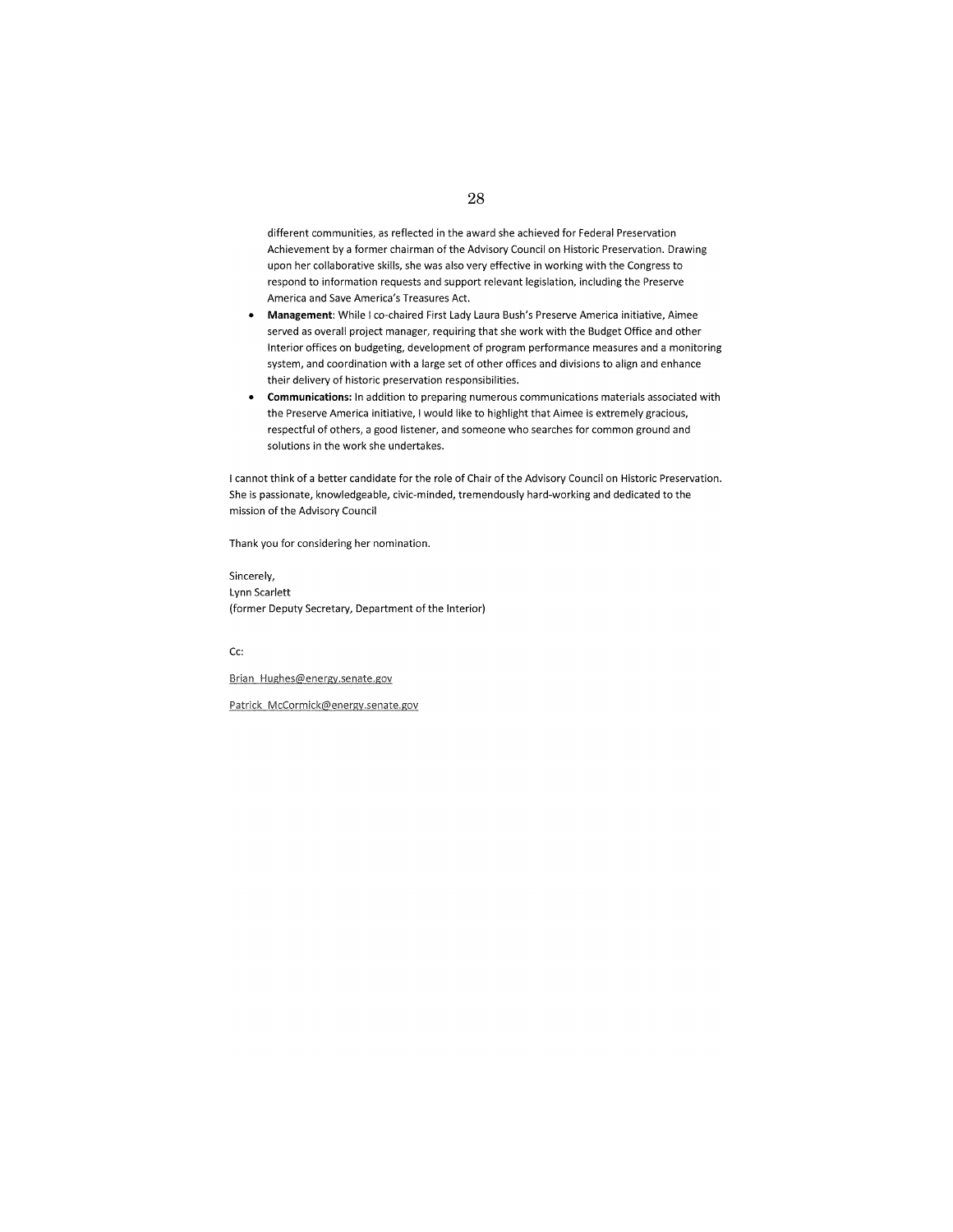

#### **SCOTT WALKER OFFICE OF THE GOVERNOR STATE OF WISCONSIN**

P.O. BOX 7863 MADISON, WI 53707

President Donald J. Tmmp The White House<br>1600 Pennsylvania Avenue, N.W. Washington, D.C. 20500

Dear Mr. President:

Thank you for your work to make America and Wisconsin great.

Today, I ask that you nominate Aimee K. Jorjani to serve as the Chairman of the Advisory Council on Historic Preservation, an independent federal agency that promotes the preservation, enhancement, and productive use of our nation's historic resources, and one that advises the President and Congress on national historic preservation policy.

Aimee, originally from Milwaukee, Wisconsin, would be the first full-time Chairman (as authorized under P.L. 114-289) to oversee and enable a qualified staff. She has over 15 years of experience in the cultural resources field from a variety of perspectives-in the Executive and Legislative branches, as well as non-profit organizations. She has advised on panels examining the federal preservation program and has written extensively on the effective federal investment of historic preservation activities. She has also worked closely and advised many state offices, including Wisconsin.

After working for Speaker Paul Ryan, Aimee had direct agency experience as the former Special Assistant for Historic Preservation to the Deputy Secretary in the Department of the Interior, while also working closely with the Advisory Council on Historic Preservation from 2003-2009. As Chairman, Aimee would enliven effective tools for local engagement as well as a functional, productive, and cooperative approach in working with federal partners.

Aimee understands the federal government yet she also understan<br>outside of Washington. She will not forget her Midwestern roots in public servioe.

Aimee's solid experience and familiarly with the federal role of the Advisory Council on Historic Preservation will allow her to step right into this important position and have an immediate and positive impact. She will be able to:

• Advise executive branch and elected officials and staff regarding the benefits of historic preservation and the federal historic preservation program,

- Assist the executive branch and Congress in formulating policies that fulfill the goals of the National Historic Preservation Act,

· Develop and implement initiatives, such as Preserve America, that promote the economic, environmental, educational, and social benefits of historic preservation, and